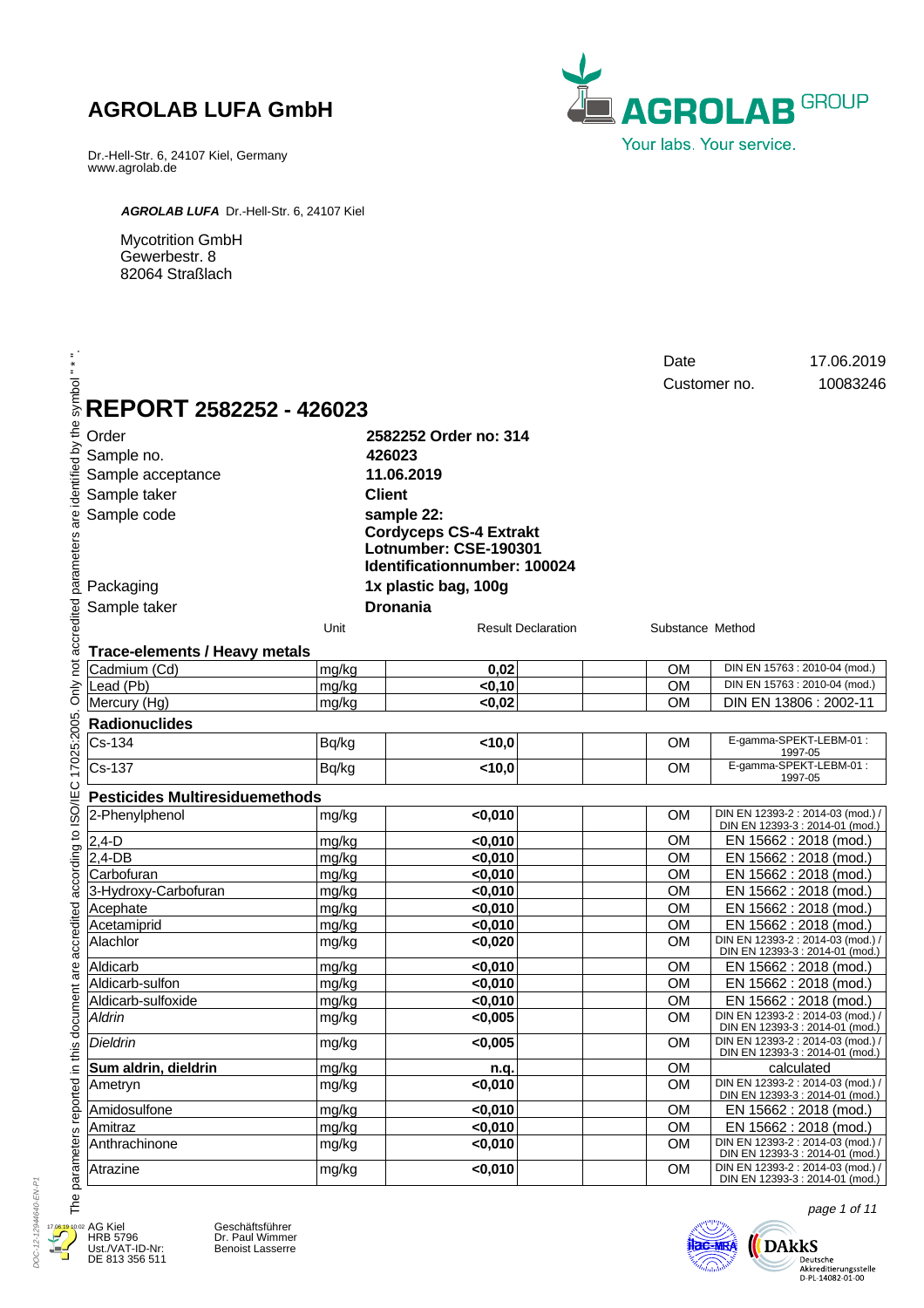Dr.-Hell-Str. 6, 24107 Kiel, Germany www.agrolab.de



Customer no. 10083246

Date 17.06.2019

### **REPORT 2582252 - 426023**

|                         | Unit  | <b>Result Declaration</b> | Substance Method |                                                                                                         |
|-------------------------|-------|---------------------------|------------------|---------------------------------------------------------------------------------------------------------|
| Azinphos-ethyl          | mg/kg | < 0.010                   | <b>OM</b>        | DIN EN 12393-2 : 2014-03 (mod.) /<br>DIN EN 12393-3 : 2014-01 (mod.)                                    |
| Azinphos-methyl         | mg/kg | $0,010$                   | <b>OM</b>        | DIN EN 12393-2 : 2014-03 (mod.) /<br>DIN EN 12393-3 : 2014-01 (mod.)                                    |
| Azoxystrobin            | mg/kg | < 0,010                   | <b>OM</b>        | DIN EN 12393-2 : 2014-03 (mod.) /<br>DIN EN 12393-3 : 2014-01 (mod.)                                    |
| Benalaxyle              | mg/kg | $0,010$                   | <b>OM</b>        | DIN EN 12393-2 : 2014-03 (mod.) /<br>DIN EN 12393-3 : 2014-01 (mod.)                                    |
| Bendiocarb              | mg/kg | < 0,010                   | <b>OM</b>        | EN 15662 : 2018 (mod.)                                                                                  |
| Benfluralin             | mg/kg | $0,010$                   | <b>OM</b>        | DIN EN 12393-2 : 2014-03 (mod.) /<br>DIN EN 12393-3 : 2014-01 (mod.)                                    |
| Bensulfuron-methyl      | mg/kg | < 0,010                   | <b>OM</b>        | EN 15662 : 2018 (mod.)                                                                                  |
| Bentazone               | mg/kg | $0,010$                   | OM               | EN 15662 : 2018 (mod.)                                                                                  |
| Bifenox                 | mg/kg | $0,010$                   | <b>OM</b>        | DIN EN 12393-2 : 2014-03 (mod.) /<br>DIN EN 12393-3 : 2014-01 (mod.)                                    |
| Bifenthrin              | mg/kg | $0,010$                   | <b>OM</b>        | DIN EN 12393-2 : 2014-03 (mod.)<br>DIN EN 12393-3 : 2014-01 (mod.)                                      |
| Biphenyl (Diphenyl)     | mg/kg | $0,010$                   | <b>OM</b>        | DIN EN 12393-2 : 2014-03 (mod.) /<br>DIN EN 12393-3 : 2014-01 (mod.)                                    |
| Bitertanol              | mg/kg | $0,010$                   | <b>OM</b>        | DIN EN 12393-2 : 2014-03 (mod.) /<br>DIN EN 12393-3 : 2014-01 (mod.)                                    |
| Boscalid                | mg/kg | < 0,010                   | <b>OM</b>        | DIN EN 12393-2 : 2014-03 (mod.) /<br>DIN EN 12393-3 : 2014-01 (mod.)                                    |
| Bromacil                | mg/kg | $0,010$                   | <b>OM</b>        | DIN EN 12393-2 : 2014-03 (mod.) /<br>DIN EN 12393-3 : 2014-01 (mod.)                                    |
| <b>Bromfenvinfos</b>    | mg/kg | $0,010$                   | <b>OM</b>        | DIN EN 12393-2 : 2014-03 (mod.) /<br>DIN EN 12393-3 : 2014-01 (mod.)                                    |
| Bromophos-ethyl         | mg/kg | $0,010$                   | <b>OM</b>        | DIN EN 12393-2 : 2014-03 (mod.) /<br>DIN EN 12393-3 : 2014-01 (mod.)                                    |
| Bromophos-methyl        | mg/kg | $0,010$                   | <b>OM</b>        | DIN EN 12393-2 : 2014-03 (mod.) /<br>DIN EN 12393-3 : 2014-01 (mod.)                                    |
| Bromopropylate          | mg/kg | $0,010$                   | <b>OM</b>        | DIN EN 12393-2 : 2014-03 (mod.) /<br>DIN EN 12393-3 : 2014-01 (mod.)                                    |
| Bromoxynil              | mg/kg | $0,010$                   | <b>OM</b>        | EN 15662 : 2018 (mod.)                                                                                  |
| Bupirimate              | mg/kg | $0,010$                   | <b>OM</b>        | DIN EN 12393-2 : 2014-03 (mod.) /<br>DIN EN 12393-3 : 2014-01 (mod.)                                    |
| Buprofezin              | mg/kg | $0,010$                   | <b>OM</b>        | DIN EN 12393-2 : 2014-03 (mod.) /<br>DIN EN 12393-3 : 2014-01 (mod.)                                    |
| Cadusafos               | mg/kg | $0,010$                   | <b>OM</b>        | DIN EN 12393-2 : 2014-03 (mod.) /<br>DIN EN 12393-3 : 2014-01 (mod.)                                    |
| Captafol                | mg/kg | < 0,050                   | <b>OM</b>        | DIN EN 12393-2 : 2014-03 (mod.) /<br>DIN EN 12393-3 : 2014-01 (mod.)                                    |
| Captan                  | mg/kg | < 0,020                   | <b>OM</b>        | DIN EN 12393-2 : 2014-03 (mod.) /<br>DIN EN 12393-3 : 2014-01 (mod.)                                    |
| Carbaryl                | mg/kg | $\overline{<}$ 0,010      | <b>OM</b>        | EN 15662 : 2018 (mod.)                                                                                  |
| Carbophenothion         | mg/kg | $0,010$                   | <b>OM</b>        | DIN EN 12393-2 : 2014-03 (mod.) /                                                                       |
| Carbosulfan             | mg/kg | $0,010$                   | <b>OM</b>        | DIN EN 12393-3 : 2014-01 (mod.)<br>DIN EN 12393-2 : 2014-03 (mod.) /                                    |
| Carfentrazone-ethyl     | mg/kg | $0,010$                   | <b>OM</b>        | DIN EN 12393-3 : 2014-01 (mod.)<br>DIN EN 12393-2 : 2014-03 (mod.) /                                    |
| Chinomethionate         | mg/kg | $0,010$                   | OM               | DIN EN 12393-3 : 2014-01 (mod.)<br>DIN EN 12393-2 : 2014-03 (mod.) /<br>DIN EN 12393-3 : 2014-01 (mod.) |
| Chlorobenzilate         | mg/kg | < 0,010                   | <b>OM</b>        | DIN EN 12393-2 : 2014-03 (mod.) /                                                                       |
| Sum carbendazim/benomyl | mg/kg | < 0,010                   | <b>OM</b>        | DIN EN 12393-3 : 2014-01 (mod.)<br>EN 15662 : 2018 (mod.)                                               |
| Chlordane alpha         | mg/kg | < 0,005                   | <b>OM</b>        | DIN EN 12393-2 : 2014-03 (mod.) /<br>DIN EN 12393-3 : 2014-01 (mod.)                                    |
| Chlordane gamma         | mg/kg | < 0,005                   | <b>OM</b>        | DIN EN 12393-2 : 2014-03 (mod.) /<br>DIN EN 12393-3 : 2014-01 (mod.)                                    |
| Chlordane oxy           | mg/kg | < 0.005                   | <b>OM</b>        | DIN EN 12393-2 : 2014-03 (mod.) /<br>DIN EN 12393-3 : 2014-01 (mod.)                                    |
| <b>Sum Chlordane</b>    | mg/kg | n.q.                      | <b>OM</b>        | calculated                                                                                              |
| Chlorfenson             | mg/kg | $0,010$                   | <b>OM</b>        | DIN EN 12393-2 : 2014-03 (mod.)<br>DIN EN 12393-3 : 2014-01 (mod.)                                      |
| Chloridazon             | mg/kg | < 0,050                   | OM               | DIN EN 12393-2 : 2014-03 (mod.) /<br>DIN EN 12393-3 : 2014-01 (mod.)                                    |
| Chlorphenvinphos        | mg/kg | $0,010$                   | <b>OM</b>        | DIN EN 12393-2 : 2014-03 (mod.) /<br>DIN EN 12393-3 : 2014-01 (mod.)                                    |



E

AG Kiel HRB 5796 Ust./VAT-ID-Nr: DE 813 356 511

Geschäftsführer Dr. Paul Wimmer Benoist Lasserre



page 2 of 11

 $\bigotimes_{\text{Deutsche}\\ \text{DAtKS}\\ \text{Akkreditierungsstelle}\\ \text{D-PL-14082-01-00}}$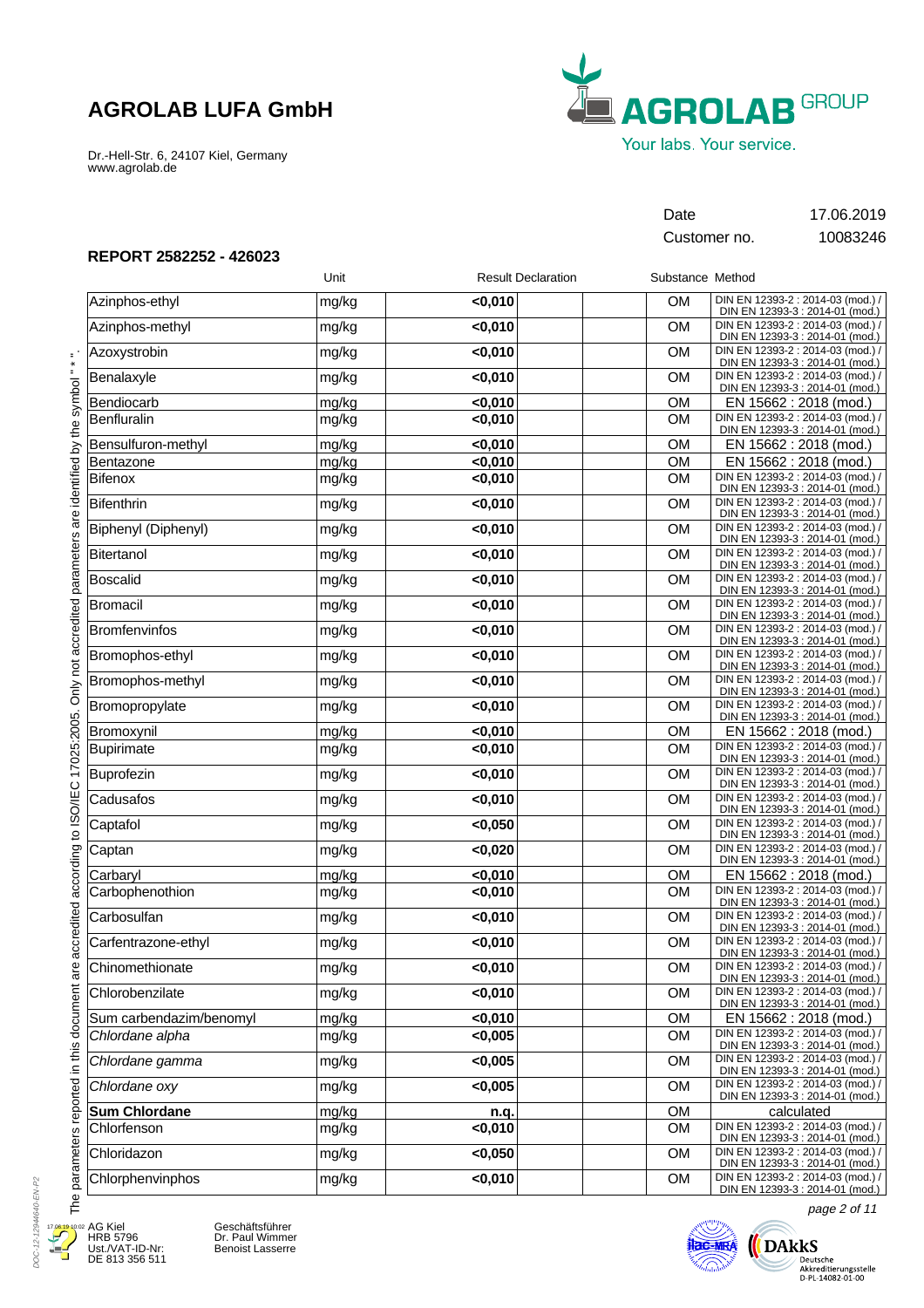Dr.-Hell-Str. 6, 24107 Kiel, Germany www.agrolab.de



Customer no. 10083246

Date 17.06.2019

**REPORT 2582252 - 426023**

| DIN EN 12393-2 : 2014-03 (mod.) /<br><b>OM</b><br>< 0,010<br>mg/kg<br>DIN EN 12393-3 : 2014-01 (mod.)<br>DIN EN 12393-2 : 2014-03 (mod.) /<br>Chlorobuphame<br><b>OM</b><br>mg/kg<br>< 0,020<br>DIN EN 12393-3 : 2014-01 (mod.)<br>DIN EN 12393-2 : 2014-03 (mod.) /<br>Chloroneb<br><b>OM</b><br>mg/kg<br>$0,010$<br>DIN EN 12393-3 : 2014-01 (mod.)<br>DIN EN 12393-2 : 2014-03 (mod.) /<br>OM<br>Chloroxuron<br>$0,010$<br>mg/kg<br>DIN EN 12393-3 : 2014-01 (mod.)<br>DIN EN 12393-2 : 2014-03 (mod.) /<br>Chlorpropham<br>< 0,010<br><b>OM</b><br>mg/kg<br>DIN EN 12393-3 : 2014-01 (mod.)<br>DIN EN 12393-2 : 2014-03 (mod.) /<br>$0,010$<br>OM<br>mg/kg<br>DIN EN 12393-3 : 2014-01 (mod.)<br>DIN EN 12393-2 : 2014-03 (mod.) /<br>Chlorpyrifos-methyl<br>$0,010$<br><b>OM</b><br>mg/kg<br>DIN EN 12393-3 : 2014-01 (mod.)<br>$0,010$<br>Chlorsulfuron<br>mg/kg<br>OM<br>EN 15662 : 2018 (mod.)<br>DIN EN 12393-2 : 2014-03 (mod.) /<br>Chlorthalonil<br>$0,010$<br><b>OM</b><br>mg/kg<br>DIN EN 12393-3 : 2014-01 (mod.)<br>DIN EN 12393-2 : 2014-03 (mod.) /<br>Chlorthion<br>$0,010$<br><b>OM</b><br>mg/kg<br>DIN EN 12393-3 : 2014-01 (mod.)<br>DIN EN 12393-2 : 2014-03 (mod.) /<br><b>OM</b><br>Chlorthiophos<br>$0,010$<br>mg/kg<br>DIN EN 12393-3 : 2014-01 (mod.)<br>DIN EN 12393-2 : 2014-03 (mod.) /<br>Chlozolinate<br><b>OM</b><br>$0,010$<br>mg/kg<br>DIN EN 12393-3 : 2014-01 (mod.)<br>< 0,010<br><b>OM</b><br>EN 15662 : 2018 (mod.)<br>Cinosulfuron<br>mg/kg<br>DIN EN 12393-2 : 2014-03 (mod.) /<br>cis-Nonachlor<br><b>OM</b><br>$0,010$<br>mg/kg<br>DIN EN 12393-3 : 2014-01 (mod.)<br><b>OM</b><br>Clethodim<br>< 0,010<br>EN 15662 : 2018 (mod.)<br>mg/kg<br><b>OM</b><br>Sethoxydim<br>mg/kg<br>< 0,010<br>EN 15662 : 2018 (mod.)<br><b>OM</b><br>Clothianidin<br>< 0,010<br>EN 15662 : 2018 (mod.)<br>mg/kg<br>DIN EN 12393-2 : 2014-03 (mod.) /<br><b>OM</b><br>< 0,010<br>mg/kg<br>DIN EN 12393-3 : 2014-01 (mod.)<br>DIN EN 12393-2 : 2014-03 (mod.) /<br><b>OM</b><br>Cyanazin<br>$0,010$<br>mg/kg<br>DIN EN 12393-3 : 2014-01 (mod.)<br>DIN EN 12393-2 : 2014-03 (mod.) /<br>OM<br>Cyanofenphos<br>< 0,010<br>mg/kg<br>DIN EN 12393-3 : 2014-01 (mod.)<br>Cyazofamid<br>< 0,010<br>OM<br>mg/kg<br>EN 15662 : 2018 (mod.)<br>DIN EN 12393-2 : 2014-03 (mod.) /<br>< 0,010<br><b>OM</b><br>mg/kg<br>DIN EN 12393-3 : 2014-01 (mod.)<br><b>OM</b><br>Cymoxanil<br>< 0,010<br>mg/kg<br>EN 15662 : 2018 (mod.)<br>DIN EN 12393-2 : 2014-03 (mod.) /<br><b>OM</b><br>< 0,010<br>Cypermethrin<br>mg/kg<br>DIN EN 12393-3 : 2014-01 (mod.)<br>DIN EN 12393-2 : 2014-03 (mod.) /<br>Cyproconazole<br>< 0,010<br><b>OM</b><br>mg/kg<br>DIN EN 12393-3 : 2014-01 (mod.)<br>DIN EN 12393-2 : 2014-03 (mod.) /<br>Cyprodinil<br>$0,010$<br><b>OM</b><br>mg/kg<br>DIN EN 12393-3 : 2014-01 (mod.)<br>DIN EN 12393-2 : 2014-03 (mod.) /<br>$<$ 0,010 $^{m}$<br>o,p-DDD<br><b>OM</b><br>mg/kg<br>DIN EN 12393-3 : 2014-01 (mod.)<br>$< 0,010^{m}$<br>DIN EN 12393-2 : 2014-03 (mod.) /<br><b>OM</b><br>o,p-DDE<br>mg/kg<br>DIN EN 12393-3 : 2014-01 (mod.)<br>DIN EN 12393-2 : 2014-03 (mod.) /<br>$<$ 0,010 $^{m}$<br><b>OM</b><br>$o, p$ -DDT<br>mg/kg<br>DIN EN 12393-3 : 2014-01 (mod.)<br>mg/kg<br>$<$ 0,010 $^{m}$<br>OM<br>DIN EN 12393-2 : 2014-03 (mod.) /<br>DIN EN 12393-3 : 2014-01 (mod.)<br>DIN EN 12393-2 : 2014-03 (mod.) /<br>$0,010$<br><b>OM</b><br>mg/kg<br>DIN EN 12393-3 : 2014-01 (mod.)<br>$< 0,010^{m}$<br>DIN EN 12393-2 : 2014-03 (mod.) /<br><b>OM</b><br>mg/kg<br>DIN EN 12393-3 : 2014-01 (mod.)<br>mg/kg<br>OM<br>calculated<br>n.q.<br>DIN EN 12393-2 : 2014-03 (mod.) /<br>$0,010$<br><b>OM</b><br>mg/kg<br>DIN EN 12393-3 : 2014-01 (mod.)<br>< 0,010<br>OM<br>mg/kg<br>EN 15662 : 2018 (mod.)<br>DIN EN 12393-2 : 2014-03 (mod.) /<br>Demeton-S-methylsulfon<br>$0,010$<br>mg/kg<br><b>OM</b><br>DIN EN 12393-3 : 2014-01 (mod.)<br>Oxydemeton-methyl<br>mg/kg<br>< 0,010<br><b>OM</b><br>EN 15662 : 2018 (mod.)<br>DIN EN 12393-2 : 2014-03 (mod.) /<br>$0,010$<br><b>OM</b><br>mg/kg<br>DIN EN 12393-3 : 2014-01 (mod.)<br>DIN EN 12393-2 : 2014-03 (mod.) /<br>$0,010$<br><b>OM</b><br>Desisopropylatrazine<br>mg/kg<br>DIN EN 12393-3 : 2014-01 (mod.) |                                 | Unit | <b>Result Declaration</b> | Substance Method |  |
|--------------------------------------------------------------------------------------------------------------------------------------------------------------------------------------------------------------------------------------------------------------------------------------------------------------------------------------------------------------------------------------------------------------------------------------------------------------------------------------------------------------------------------------------------------------------------------------------------------------------------------------------------------------------------------------------------------------------------------------------------------------------------------------------------------------------------------------------------------------------------------------------------------------------------------------------------------------------------------------------------------------------------------------------------------------------------------------------------------------------------------------------------------------------------------------------------------------------------------------------------------------------------------------------------------------------------------------------------------------------------------------------------------------------------------------------------------------------------------------------------------------------------------------------------------------------------------------------------------------------------------------------------------------------------------------------------------------------------------------------------------------------------------------------------------------------------------------------------------------------------------------------------------------------------------------------------------------------------------------------------------------------------------------------------------------------------------------------------------------------------------------------------------------------------------------------------------------------------------------------------------------------------------------------------------------------------------------------------------------------------------------------------------------------------------------------------------------------------------------------------------------------------------------------------------------------------------------------------------------------------------------------------------------------------------------------------------------------------------------------------------------------------------------------------------------------------------------------------------------------------------------------------------------------------------------------------------------------------------------------------------------------------------------------------------------------------------------------------------------------------------------------------------------------------------------------------------------------------------------------------------------------------------------------------------------------------------------------------------------------------------------------------------------------------------------------------------------------------------------------------------------------------------------------------------------------------------------------------------------------------------------------------------------------------------------------------------------------------------------------------------------------------------------------------------------------------------------------------------------------------------------------------------------------------------------------------------------------------------------------------------------------------------------------------------------------------------------------------------------------------------------------------------------------------------------------------------------------|---------------------------------|------|---------------------------|------------------|--|
|                                                                                                                                                                                                                                                                                                                                                                                                                                                                                                                                                                                                                                                                                                                                                                                                                                                                                                                                                                                                                                                                                                                                                                                                                                                                                                                                                                                                                                                                                                                                                                                                                                                                                                                                                                                                                                                                                                                                                                                                                                                                                                                                                                                                                                                                                                                                                                                                                                                                                                                                                                                                                                                                                                                                                                                                                                                                                                                                                                                                                                                                                                                                                                                                                                                                                                                                                                                                                                                                                                                                                                                                                                                                                                                                                                                                                                                                                                                                                                                                                                                                                                                                                                                                                    | Chlormephos                     |      |                           |                  |  |
|                                                                                                                                                                                                                                                                                                                                                                                                                                                                                                                                                                                                                                                                                                                                                                                                                                                                                                                                                                                                                                                                                                                                                                                                                                                                                                                                                                                                                                                                                                                                                                                                                                                                                                                                                                                                                                                                                                                                                                                                                                                                                                                                                                                                                                                                                                                                                                                                                                                                                                                                                                                                                                                                                                                                                                                                                                                                                                                                                                                                                                                                                                                                                                                                                                                                                                                                                                                                                                                                                                                                                                                                                                                                                                                                                                                                                                                                                                                                                                                                                                                                                                                                                                                                                    |                                 |      |                           |                  |  |
|                                                                                                                                                                                                                                                                                                                                                                                                                                                                                                                                                                                                                                                                                                                                                                                                                                                                                                                                                                                                                                                                                                                                                                                                                                                                                                                                                                                                                                                                                                                                                                                                                                                                                                                                                                                                                                                                                                                                                                                                                                                                                                                                                                                                                                                                                                                                                                                                                                                                                                                                                                                                                                                                                                                                                                                                                                                                                                                                                                                                                                                                                                                                                                                                                                                                                                                                                                                                                                                                                                                                                                                                                                                                                                                                                                                                                                                                                                                                                                                                                                                                                                                                                                                                                    |                                 |      |                           |                  |  |
|                                                                                                                                                                                                                                                                                                                                                                                                                                                                                                                                                                                                                                                                                                                                                                                                                                                                                                                                                                                                                                                                                                                                                                                                                                                                                                                                                                                                                                                                                                                                                                                                                                                                                                                                                                                                                                                                                                                                                                                                                                                                                                                                                                                                                                                                                                                                                                                                                                                                                                                                                                                                                                                                                                                                                                                                                                                                                                                                                                                                                                                                                                                                                                                                                                                                                                                                                                                                                                                                                                                                                                                                                                                                                                                                                                                                                                                                                                                                                                                                                                                                                                                                                                                                                    |                                 |      |                           |                  |  |
|                                                                                                                                                                                                                                                                                                                                                                                                                                                                                                                                                                                                                                                                                                                                                                                                                                                                                                                                                                                                                                                                                                                                                                                                                                                                                                                                                                                                                                                                                                                                                                                                                                                                                                                                                                                                                                                                                                                                                                                                                                                                                                                                                                                                                                                                                                                                                                                                                                                                                                                                                                                                                                                                                                                                                                                                                                                                                                                                                                                                                                                                                                                                                                                                                                                                                                                                                                                                                                                                                                                                                                                                                                                                                                                                                                                                                                                                                                                                                                                                                                                                                                                                                                                                                    |                                 |      |                           |                  |  |
|                                                                                                                                                                                                                                                                                                                                                                                                                                                                                                                                                                                                                                                                                                                                                                                                                                                                                                                                                                                                                                                                                                                                                                                                                                                                                                                                                                                                                                                                                                                                                                                                                                                                                                                                                                                                                                                                                                                                                                                                                                                                                                                                                                                                                                                                                                                                                                                                                                                                                                                                                                                                                                                                                                                                                                                                                                                                                                                                                                                                                                                                                                                                                                                                                                                                                                                                                                                                                                                                                                                                                                                                                                                                                                                                                                                                                                                                                                                                                                                                                                                                                                                                                                                                                    | Chlorpyrifos                    |      |                           |                  |  |
|                                                                                                                                                                                                                                                                                                                                                                                                                                                                                                                                                                                                                                                                                                                                                                                                                                                                                                                                                                                                                                                                                                                                                                                                                                                                                                                                                                                                                                                                                                                                                                                                                                                                                                                                                                                                                                                                                                                                                                                                                                                                                                                                                                                                                                                                                                                                                                                                                                                                                                                                                                                                                                                                                                                                                                                                                                                                                                                                                                                                                                                                                                                                                                                                                                                                                                                                                                                                                                                                                                                                                                                                                                                                                                                                                                                                                                                                                                                                                                                                                                                                                                                                                                                                                    |                                 |      |                           |                  |  |
|                                                                                                                                                                                                                                                                                                                                                                                                                                                                                                                                                                                                                                                                                                                                                                                                                                                                                                                                                                                                                                                                                                                                                                                                                                                                                                                                                                                                                                                                                                                                                                                                                                                                                                                                                                                                                                                                                                                                                                                                                                                                                                                                                                                                                                                                                                                                                                                                                                                                                                                                                                                                                                                                                                                                                                                                                                                                                                                                                                                                                                                                                                                                                                                                                                                                                                                                                                                                                                                                                                                                                                                                                                                                                                                                                                                                                                                                                                                                                                                                                                                                                                                                                                                                                    |                                 |      |                           |                  |  |
|                                                                                                                                                                                                                                                                                                                                                                                                                                                                                                                                                                                                                                                                                                                                                                                                                                                                                                                                                                                                                                                                                                                                                                                                                                                                                                                                                                                                                                                                                                                                                                                                                                                                                                                                                                                                                                                                                                                                                                                                                                                                                                                                                                                                                                                                                                                                                                                                                                                                                                                                                                                                                                                                                                                                                                                                                                                                                                                                                                                                                                                                                                                                                                                                                                                                                                                                                                                                                                                                                                                                                                                                                                                                                                                                                                                                                                                                                                                                                                                                                                                                                                                                                                                                                    |                                 |      |                           |                  |  |
|                                                                                                                                                                                                                                                                                                                                                                                                                                                                                                                                                                                                                                                                                                                                                                                                                                                                                                                                                                                                                                                                                                                                                                                                                                                                                                                                                                                                                                                                                                                                                                                                                                                                                                                                                                                                                                                                                                                                                                                                                                                                                                                                                                                                                                                                                                                                                                                                                                                                                                                                                                                                                                                                                                                                                                                                                                                                                                                                                                                                                                                                                                                                                                                                                                                                                                                                                                                                                                                                                                                                                                                                                                                                                                                                                                                                                                                                                                                                                                                                                                                                                                                                                                                                                    |                                 |      |                           |                  |  |
|                                                                                                                                                                                                                                                                                                                                                                                                                                                                                                                                                                                                                                                                                                                                                                                                                                                                                                                                                                                                                                                                                                                                                                                                                                                                                                                                                                                                                                                                                                                                                                                                                                                                                                                                                                                                                                                                                                                                                                                                                                                                                                                                                                                                                                                                                                                                                                                                                                                                                                                                                                                                                                                                                                                                                                                                                                                                                                                                                                                                                                                                                                                                                                                                                                                                                                                                                                                                                                                                                                                                                                                                                                                                                                                                                                                                                                                                                                                                                                                                                                                                                                                                                                                                                    |                                 |      |                           |                  |  |
|                                                                                                                                                                                                                                                                                                                                                                                                                                                                                                                                                                                                                                                                                                                                                                                                                                                                                                                                                                                                                                                                                                                                                                                                                                                                                                                                                                                                                                                                                                                                                                                                                                                                                                                                                                                                                                                                                                                                                                                                                                                                                                                                                                                                                                                                                                                                                                                                                                                                                                                                                                                                                                                                                                                                                                                                                                                                                                                                                                                                                                                                                                                                                                                                                                                                                                                                                                                                                                                                                                                                                                                                                                                                                                                                                                                                                                                                                                                                                                                                                                                                                                                                                                                                                    |                                 |      |                           |                  |  |
|                                                                                                                                                                                                                                                                                                                                                                                                                                                                                                                                                                                                                                                                                                                                                                                                                                                                                                                                                                                                                                                                                                                                                                                                                                                                                                                                                                                                                                                                                                                                                                                                                                                                                                                                                                                                                                                                                                                                                                                                                                                                                                                                                                                                                                                                                                                                                                                                                                                                                                                                                                                                                                                                                                                                                                                                                                                                                                                                                                                                                                                                                                                                                                                                                                                                                                                                                                                                                                                                                                                                                                                                                                                                                                                                                                                                                                                                                                                                                                                                                                                                                                                                                                                                                    |                                 |      |                           |                  |  |
|                                                                                                                                                                                                                                                                                                                                                                                                                                                                                                                                                                                                                                                                                                                                                                                                                                                                                                                                                                                                                                                                                                                                                                                                                                                                                                                                                                                                                                                                                                                                                                                                                                                                                                                                                                                                                                                                                                                                                                                                                                                                                                                                                                                                                                                                                                                                                                                                                                                                                                                                                                                                                                                                                                                                                                                                                                                                                                                                                                                                                                                                                                                                                                                                                                                                                                                                                                                                                                                                                                                                                                                                                                                                                                                                                                                                                                                                                                                                                                                                                                                                                                                                                                                                                    |                                 |      |                           |                  |  |
|                                                                                                                                                                                                                                                                                                                                                                                                                                                                                                                                                                                                                                                                                                                                                                                                                                                                                                                                                                                                                                                                                                                                                                                                                                                                                                                                                                                                                                                                                                                                                                                                                                                                                                                                                                                                                                                                                                                                                                                                                                                                                                                                                                                                                                                                                                                                                                                                                                                                                                                                                                                                                                                                                                                                                                                                                                                                                                                                                                                                                                                                                                                                                                                                                                                                                                                                                                                                                                                                                                                                                                                                                                                                                                                                                                                                                                                                                                                                                                                                                                                                                                                                                                                                                    |                                 |      |                           |                  |  |
|                                                                                                                                                                                                                                                                                                                                                                                                                                                                                                                                                                                                                                                                                                                                                                                                                                                                                                                                                                                                                                                                                                                                                                                                                                                                                                                                                                                                                                                                                                                                                                                                                                                                                                                                                                                                                                                                                                                                                                                                                                                                                                                                                                                                                                                                                                                                                                                                                                                                                                                                                                                                                                                                                                                                                                                                                                                                                                                                                                                                                                                                                                                                                                                                                                                                                                                                                                                                                                                                                                                                                                                                                                                                                                                                                                                                                                                                                                                                                                                                                                                                                                                                                                                                                    |                                 |      |                           |                  |  |
|                                                                                                                                                                                                                                                                                                                                                                                                                                                                                                                                                                                                                                                                                                                                                                                                                                                                                                                                                                                                                                                                                                                                                                                                                                                                                                                                                                                                                                                                                                                                                                                                                                                                                                                                                                                                                                                                                                                                                                                                                                                                                                                                                                                                                                                                                                                                                                                                                                                                                                                                                                                                                                                                                                                                                                                                                                                                                                                                                                                                                                                                                                                                                                                                                                                                                                                                                                                                                                                                                                                                                                                                                                                                                                                                                                                                                                                                                                                                                                                                                                                                                                                                                                                                                    |                                 |      |                           |                  |  |
|                                                                                                                                                                                                                                                                                                                                                                                                                                                                                                                                                                                                                                                                                                                                                                                                                                                                                                                                                                                                                                                                                                                                                                                                                                                                                                                                                                                                                                                                                                                                                                                                                                                                                                                                                                                                                                                                                                                                                                                                                                                                                                                                                                                                                                                                                                                                                                                                                                                                                                                                                                                                                                                                                                                                                                                                                                                                                                                                                                                                                                                                                                                                                                                                                                                                                                                                                                                                                                                                                                                                                                                                                                                                                                                                                                                                                                                                                                                                                                                                                                                                                                                                                                                                                    |                                 |      |                           |                  |  |
|                                                                                                                                                                                                                                                                                                                                                                                                                                                                                                                                                                                                                                                                                                                                                                                                                                                                                                                                                                                                                                                                                                                                                                                                                                                                                                                                                                                                                                                                                                                                                                                                                                                                                                                                                                                                                                                                                                                                                                                                                                                                                                                                                                                                                                                                                                                                                                                                                                                                                                                                                                                                                                                                                                                                                                                                                                                                                                                                                                                                                                                                                                                                                                                                                                                                                                                                                                                                                                                                                                                                                                                                                                                                                                                                                                                                                                                                                                                                                                                                                                                                                                                                                                                                                    | Coumaphos                       |      |                           |                  |  |
|                                                                                                                                                                                                                                                                                                                                                                                                                                                                                                                                                                                                                                                                                                                                                                                                                                                                                                                                                                                                                                                                                                                                                                                                                                                                                                                                                                                                                                                                                                                                                                                                                                                                                                                                                                                                                                                                                                                                                                                                                                                                                                                                                                                                                                                                                                                                                                                                                                                                                                                                                                                                                                                                                                                                                                                                                                                                                                                                                                                                                                                                                                                                                                                                                                                                                                                                                                                                                                                                                                                                                                                                                                                                                                                                                                                                                                                                                                                                                                                                                                                                                                                                                                                                                    |                                 |      |                           |                  |  |
|                                                                                                                                                                                                                                                                                                                                                                                                                                                                                                                                                                                                                                                                                                                                                                                                                                                                                                                                                                                                                                                                                                                                                                                                                                                                                                                                                                                                                                                                                                                                                                                                                                                                                                                                                                                                                                                                                                                                                                                                                                                                                                                                                                                                                                                                                                                                                                                                                                                                                                                                                                                                                                                                                                                                                                                                                                                                                                                                                                                                                                                                                                                                                                                                                                                                                                                                                                                                                                                                                                                                                                                                                                                                                                                                                                                                                                                                                                                                                                                                                                                                                                                                                                                                                    |                                 |      |                           |                  |  |
|                                                                                                                                                                                                                                                                                                                                                                                                                                                                                                                                                                                                                                                                                                                                                                                                                                                                                                                                                                                                                                                                                                                                                                                                                                                                                                                                                                                                                                                                                                                                                                                                                                                                                                                                                                                                                                                                                                                                                                                                                                                                                                                                                                                                                                                                                                                                                                                                                                                                                                                                                                                                                                                                                                                                                                                                                                                                                                                                                                                                                                                                                                                                                                                                                                                                                                                                                                                                                                                                                                                                                                                                                                                                                                                                                                                                                                                                                                                                                                                                                                                                                                                                                                                                                    |                                 |      |                           |                  |  |
|                                                                                                                                                                                                                                                                                                                                                                                                                                                                                                                                                                                                                                                                                                                                                                                                                                                                                                                                                                                                                                                                                                                                                                                                                                                                                                                                                                                                                                                                                                                                                                                                                                                                                                                                                                                                                                                                                                                                                                                                                                                                                                                                                                                                                                                                                                                                                                                                                                                                                                                                                                                                                                                                                                                                                                                                                                                                                                                                                                                                                                                                                                                                                                                                                                                                                                                                                                                                                                                                                                                                                                                                                                                                                                                                                                                                                                                                                                                                                                                                                                                                                                                                                                                                                    | Cyfluthrin                      |      |                           |                  |  |
|                                                                                                                                                                                                                                                                                                                                                                                                                                                                                                                                                                                                                                                                                                                                                                                                                                                                                                                                                                                                                                                                                                                                                                                                                                                                                                                                                                                                                                                                                                                                                                                                                                                                                                                                                                                                                                                                                                                                                                                                                                                                                                                                                                                                                                                                                                                                                                                                                                                                                                                                                                                                                                                                                                                                                                                                                                                                                                                                                                                                                                                                                                                                                                                                                                                                                                                                                                                                                                                                                                                                                                                                                                                                                                                                                                                                                                                                                                                                                                                                                                                                                                                                                                                                                    |                                 |      |                           |                  |  |
|                                                                                                                                                                                                                                                                                                                                                                                                                                                                                                                                                                                                                                                                                                                                                                                                                                                                                                                                                                                                                                                                                                                                                                                                                                                                                                                                                                                                                                                                                                                                                                                                                                                                                                                                                                                                                                                                                                                                                                                                                                                                                                                                                                                                                                                                                                                                                                                                                                                                                                                                                                                                                                                                                                                                                                                                                                                                                                                                                                                                                                                                                                                                                                                                                                                                                                                                                                                                                                                                                                                                                                                                                                                                                                                                                                                                                                                                                                                                                                                                                                                                                                                                                                                                                    |                                 |      |                           |                  |  |
|                                                                                                                                                                                                                                                                                                                                                                                                                                                                                                                                                                                                                                                                                                                                                                                                                                                                                                                                                                                                                                                                                                                                                                                                                                                                                                                                                                                                                                                                                                                                                                                                                                                                                                                                                                                                                                                                                                                                                                                                                                                                                                                                                                                                                                                                                                                                                                                                                                                                                                                                                                                                                                                                                                                                                                                                                                                                                                                                                                                                                                                                                                                                                                                                                                                                                                                                                                                                                                                                                                                                                                                                                                                                                                                                                                                                                                                                                                                                                                                                                                                                                                                                                                                                                    |                                 |      |                           |                  |  |
|                                                                                                                                                                                                                                                                                                                                                                                                                                                                                                                                                                                                                                                                                                                                                                                                                                                                                                                                                                                                                                                                                                                                                                                                                                                                                                                                                                                                                                                                                                                                                                                                                                                                                                                                                                                                                                                                                                                                                                                                                                                                                                                                                                                                                                                                                                                                                                                                                                                                                                                                                                                                                                                                                                                                                                                                                                                                                                                                                                                                                                                                                                                                                                                                                                                                                                                                                                                                                                                                                                                                                                                                                                                                                                                                                                                                                                                                                                                                                                                                                                                                                                                                                                                                                    |                                 |      |                           |                  |  |
|                                                                                                                                                                                                                                                                                                                                                                                                                                                                                                                                                                                                                                                                                                                                                                                                                                                                                                                                                                                                                                                                                                                                                                                                                                                                                                                                                                                                                                                                                                                                                                                                                                                                                                                                                                                                                                                                                                                                                                                                                                                                                                                                                                                                                                                                                                                                                                                                                                                                                                                                                                                                                                                                                                                                                                                                                                                                                                                                                                                                                                                                                                                                                                                                                                                                                                                                                                                                                                                                                                                                                                                                                                                                                                                                                                                                                                                                                                                                                                                                                                                                                                                                                                                                                    |                                 |      |                           |                  |  |
|                                                                                                                                                                                                                                                                                                                                                                                                                                                                                                                                                                                                                                                                                                                                                                                                                                                                                                                                                                                                                                                                                                                                                                                                                                                                                                                                                                                                                                                                                                                                                                                                                                                                                                                                                                                                                                                                                                                                                                                                                                                                                                                                                                                                                                                                                                                                                                                                                                                                                                                                                                                                                                                                                                                                                                                                                                                                                                                                                                                                                                                                                                                                                                                                                                                                                                                                                                                                                                                                                                                                                                                                                                                                                                                                                                                                                                                                                                                                                                                                                                                                                                                                                                                                                    |                                 |      |                           |                  |  |
|                                                                                                                                                                                                                                                                                                                                                                                                                                                                                                                                                                                                                                                                                                                                                                                                                                                                                                                                                                                                                                                                                                                                                                                                                                                                                                                                                                                                                                                                                                                                                                                                                                                                                                                                                                                                                                                                                                                                                                                                                                                                                                                                                                                                                                                                                                                                                                                                                                                                                                                                                                                                                                                                                                                                                                                                                                                                                                                                                                                                                                                                                                                                                                                                                                                                                                                                                                                                                                                                                                                                                                                                                                                                                                                                                                                                                                                                                                                                                                                                                                                                                                                                                                                                                    |                                 |      |                           |                  |  |
|                                                                                                                                                                                                                                                                                                                                                                                                                                                                                                                                                                                                                                                                                                                                                                                                                                                                                                                                                                                                                                                                                                                                                                                                                                                                                                                                                                                                                                                                                                                                                                                                                                                                                                                                                                                                                                                                                                                                                                                                                                                                                                                                                                                                                                                                                                                                                                                                                                                                                                                                                                                                                                                                                                                                                                                                                                                                                                                                                                                                                                                                                                                                                                                                                                                                                                                                                                                                                                                                                                                                                                                                                                                                                                                                                                                                                                                                                                                                                                                                                                                                                                                                                                                                                    | $p$ , $p$ -DDD                  |      |                           |                  |  |
|                                                                                                                                                                                                                                                                                                                                                                                                                                                                                                                                                                                                                                                                                                                                                                                                                                                                                                                                                                                                                                                                                                                                                                                                                                                                                                                                                                                                                                                                                                                                                                                                                                                                                                                                                                                                                                                                                                                                                                                                                                                                                                                                                                                                                                                                                                                                                                                                                                                                                                                                                                                                                                                                                                                                                                                                                                                                                                                                                                                                                                                                                                                                                                                                                                                                                                                                                                                                                                                                                                                                                                                                                                                                                                                                                                                                                                                                                                                                                                                                                                                                                                                                                                                                                    | $p, p$ -DDE                     |      |                           |                  |  |
|                                                                                                                                                                                                                                                                                                                                                                                                                                                                                                                                                                                                                                                                                                                                                                                                                                                                                                                                                                                                                                                                                                                                                                                                                                                                                                                                                                                                                                                                                                                                                                                                                                                                                                                                                                                                                                                                                                                                                                                                                                                                                                                                                                                                                                                                                                                                                                                                                                                                                                                                                                                                                                                                                                                                                                                                                                                                                                                                                                                                                                                                                                                                                                                                                                                                                                                                                                                                                                                                                                                                                                                                                                                                                                                                                                                                                                                                                                                                                                                                                                                                                                                                                                                                                    | $p, p$ -DDT                     |      |                           |                  |  |
|                                                                                                                                                                                                                                                                                                                                                                                                                                                                                                                                                                                                                                                                                                                                                                                                                                                                                                                                                                                                                                                                                                                                                                                                                                                                                                                                                                                                                                                                                                                                                                                                                                                                                                                                                                                                                                                                                                                                                                                                                                                                                                                                                                                                                                                                                                                                                                                                                                                                                                                                                                                                                                                                                                                                                                                                                                                                                                                                                                                                                                                                                                                                                                                                                                                                                                                                                                                                                                                                                                                                                                                                                                                                                                                                                                                                                                                                                                                                                                                                                                                                                                                                                                                                                    | <b>Sum DDT-isomers</b>          |      |                           |                  |  |
|                                                                                                                                                                                                                                                                                                                                                                                                                                                                                                                                                                                                                                                                                                                                                                                                                                                                                                                                                                                                                                                                                                                                                                                                                                                                                                                                                                                                                                                                                                                                                                                                                                                                                                                                                                                                                                                                                                                                                                                                                                                                                                                                                                                                                                                                                                                                                                                                                                                                                                                                                                                                                                                                                                                                                                                                                                                                                                                                                                                                                                                                                                                                                                                                                                                                                                                                                                                                                                                                                                                                                                                                                                                                                                                                                                                                                                                                                                                                                                                                                                                                                                                                                                                                                    | Deltamethrin (cis-Deltamethrin) |      |                           |                  |  |
|                                                                                                                                                                                                                                                                                                                                                                                                                                                                                                                                                                                                                                                                                                                                                                                                                                                                                                                                                                                                                                                                                                                                                                                                                                                                                                                                                                                                                                                                                                                                                                                                                                                                                                                                                                                                                                                                                                                                                                                                                                                                                                                                                                                                                                                                                                                                                                                                                                                                                                                                                                                                                                                                                                                                                                                                                                                                                                                                                                                                                                                                                                                                                                                                                                                                                                                                                                                                                                                                                                                                                                                                                                                                                                                                                                                                                                                                                                                                                                                                                                                                                                                                                                                                                    | Demeton-S-methyl                |      |                           |                  |  |
|                                                                                                                                                                                                                                                                                                                                                                                                                                                                                                                                                                                                                                                                                                                                                                                                                                                                                                                                                                                                                                                                                                                                                                                                                                                                                                                                                                                                                                                                                                                                                                                                                                                                                                                                                                                                                                                                                                                                                                                                                                                                                                                                                                                                                                                                                                                                                                                                                                                                                                                                                                                                                                                                                                                                                                                                                                                                                                                                                                                                                                                                                                                                                                                                                                                                                                                                                                                                                                                                                                                                                                                                                                                                                                                                                                                                                                                                                                                                                                                                                                                                                                                                                                                                                    |                                 |      |                           |                  |  |
|                                                                                                                                                                                                                                                                                                                                                                                                                                                                                                                                                                                                                                                                                                                                                                                                                                                                                                                                                                                                                                                                                                                                                                                                                                                                                                                                                                                                                                                                                                                                                                                                                                                                                                                                                                                                                                                                                                                                                                                                                                                                                                                                                                                                                                                                                                                                                                                                                                                                                                                                                                                                                                                                                                                                                                                                                                                                                                                                                                                                                                                                                                                                                                                                                                                                                                                                                                                                                                                                                                                                                                                                                                                                                                                                                                                                                                                                                                                                                                                                                                                                                                                                                                                                                    |                                 |      |                           |                  |  |
|                                                                                                                                                                                                                                                                                                                                                                                                                                                                                                                                                                                                                                                                                                                                                                                                                                                                                                                                                                                                                                                                                                                                                                                                                                                                                                                                                                                                                                                                                                                                                                                                                                                                                                                                                                                                                                                                                                                                                                                                                                                                                                                                                                                                                                                                                                                                                                                                                                                                                                                                                                                                                                                                                                                                                                                                                                                                                                                                                                                                                                                                                                                                                                                                                                                                                                                                                                                                                                                                                                                                                                                                                                                                                                                                                                                                                                                                                                                                                                                                                                                                                                                                                                                                                    | Desethylatrazine                |      |                           |                  |  |
|                                                                                                                                                                                                                                                                                                                                                                                                                                                                                                                                                                                                                                                                                                                                                                                                                                                                                                                                                                                                                                                                                                                                                                                                                                                                                                                                                                                                                                                                                                                                                                                                                                                                                                                                                                                                                                                                                                                                                                                                                                                                                                                                                                                                                                                                                                                                                                                                                                                                                                                                                                                                                                                                                                                                                                                                                                                                                                                                                                                                                                                                                                                                                                                                                                                                                                                                                                                                                                                                                                                                                                                                                                                                                                                                                                                                                                                                                                                                                                                                                                                                                                                                                                                                                    |                                 |      |                           |                  |  |

DOC-12-12944640-EN-P3 DOC-12-12944640-EN-P3  $17.6$ Æ.

E

AG Kiel HRB 5796 Ust./VAT-ID-Nr: DE 813 356 511





page 3 of 11

 $\bigoplus\limits_{\text{Deutsche } \atop \text{Akkeediterungstelle } \atop \text{D-PL-14082-01-00}}\hspace{-10pt} \underbrace{\text{Deutsch}}_{\text{D-PL-14082-01-00}}$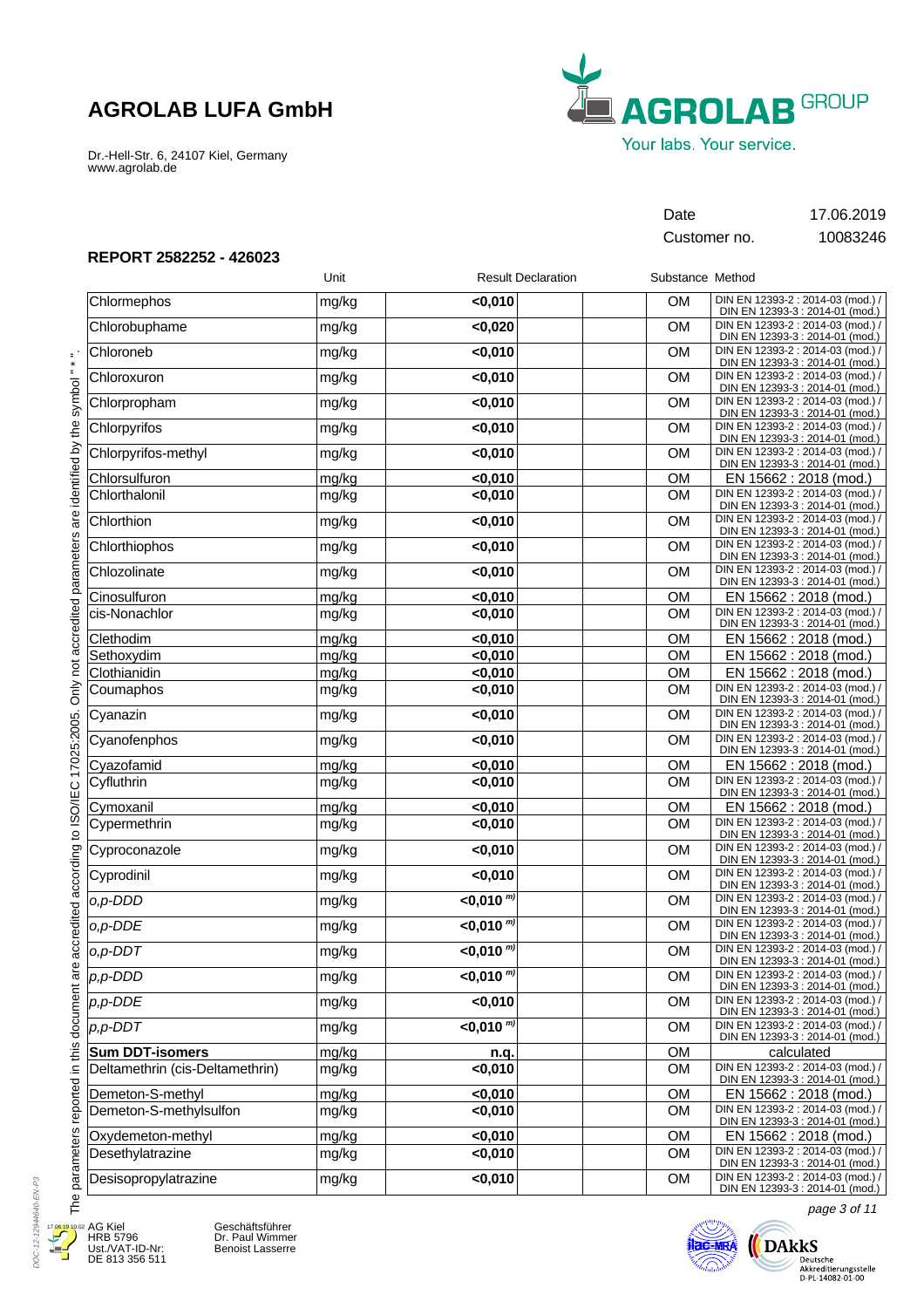Dr.-Hell-Str. 6, 24107 Kiel, Germany www.agrolab.de



## Date 17.06.2019

Customer no. 10083246

### **REPORT 2582252 - 426023**

|                                          | Unit  | <b>Result Declaration</b> |           | Substance Method                                                     |
|------------------------------------------|-------|---------------------------|-----------|----------------------------------------------------------------------|
| Desmedipham                              | mg/kg | $0,010$                   | <b>OM</b> | EN 15662 : 2018 (mod.)                                               |
| Desmetryn                                | mg/kg | $0,010$                   | <b>OM</b> | DIN EN 12393-2 : 2014-03 (mod.) /<br>DIN EN 12393-3 : 2014-01 (mod.) |
| <b>Diallat</b>                           | mg/kg | < 0,020                   | <b>OM</b> | DIN EN 12393-2 : 2014-03 (mod.) /<br>DIN EN 12393-3 : 2014-01 (mod.) |
| Diazinon                                 | mg/kg | < 0,010                   | <b>OM</b> | DIN EN 12393-2 : 2014-03 (mod.) /<br>DIN EN 12393-3 : 2014-01 (mod.) |
| Dichlobenil                              | mg/kg | $0,010$                   | <b>OM</b> | DIN EN 12393-2 : 2014-03 (mod.) /<br>DIN EN 12393-3 : 2014-01 (mod.) |
| Dichlofenthione                          | mg/kg | $0,010$                   | <b>OM</b> | DIN EN 12393-2 : 2014-03 (mod.) /<br>DIN EN 12393-3 : 2014-01 (mod.) |
| Dichlofluanid                            | mg/kg | $0,010$                   | <b>OM</b> | DIN EN 12393-2 : 2014-03 (mod.) /<br>DIN EN 12393-3 : 2014-01 (mod.) |
| Dichlorprop                              | mg/kg | < 0,010                   | <b>OM</b> | EN 15662 : 2018 (mod.)                                               |
| Dichlorvos                               | mg/kg | $0,010$                   | <b>OM</b> | DIN EN 12393-2 : 2014-03 (mod.) /<br>DIN EN 12393-3 : 2014-01 (mod.) |
| Diclobutrazole                           | mg/kg | $0,010$                   | <b>OM</b> | DIN EN 12393-2 : 2014-03 (mod.) /<br>DIN EN 12393-3 : 2014-01 (mod.) |
| Dicloran                                 | mg/kg | < 0,010                   | <b>OM</b> | DIN EN 12393-2 : 2014-03 (mod.) /<br>DIN EN 12393-3 : 2014-01 (mod.) |
| Dicofol                                  | mg/kg | < 0,020                   | <b>OM</b> | DIN EN 12393-2 : 2014-03 (mod.) /<br>DIN EN 12393-3 : 2014-01 (mod.) |
| Dicrotophos                              | mg/kg | < 0,010                   | <b>OM</b> | EN 15662: 2018 (mod.)                                                |
| Diethofencarb                            | mg/kg | < 0,010                   | <b>OM</b> | EN 15662 : 2018 (mod.)                                               |
| Difenoconazole                           | mg/kg | < 0,010                   | <b>OM</b> | DIN EN 12393-2 : 2014-03 (mod.) /<br>DIN EN 12393-3 : 2014-01 (mod.) |
| Diflubenzuron                            | mg/kg | $0,010$                   | <b>OM</b> | EN 15662 : 2018 (mod.)                                               |
| Diflufenican                             | mg/kg | $0,010$                   | <b>OM</b> | DIN EN 12393-2 : 2014-03 (mod.) /<br>DIN EN 12393-3 : 2014-01 (mod.) |
| Dimethachloro                            | mg/kg | $0,010$                   | <b>OM</b> | DIN EN 12393-2 : 2014-03 (mod.) /<br>DIN EN 12393-3 : 2014-01 (mod.) |
| Dimethenamide                            | mg/kg | $0,010$                   | <b>OM</b> | DIN EN 12393-2 : 2014-03 (mod.) /<br>DIN EN 12393-3 : 2014-01 (mod.) |
| Dimethoate                               | mg/kg | < 0,010                   | <b>OM</b> | EN 15662 : 2018 (mod.)                                               |
| Omethoate                                | mg/kg | < 0,010                   | <b>OM</b> | EN 15662 : 2018 (mod.)                                               |
| Dimethomorph                             | mg/kg | $0,010$                   | <b>OM</b> | DIN EN 12393-2 : 2014-03 (mod.) /<br>DIN EN 12393-3 : 2014-01 (mod.) |
| Tolylfluanide                            | mg/kg | $0,010$                   | <b>OM</b> | DIN EN 12393-2 : 2014-03 (mod.) /<br>DIN EN 12393-3 : 2014-01 (mod.) |
| Diniconazole                             | mg/kg | $0,010$                   | <b>OM</b> | DIN EN 12393-2 : 2014-03 (mod.) /<br>DIN EN 12393-3 : 2014-01 (mod.) |
| Dinoseb                                  | mg/kg | < 0,010                   | <b>OM</b> | EN 15662 : 2018 (mod.)                                               |
| Dioxathion                               | mg/kg | < 0,010                   | <b>OM</b> | DIN EN 12393-2 : 2014-03 (mod.) /<br>DIN EN 12393-3 : 2014-01 (mod.) |
| Diphenylamine                            | mg/kg | $0,010$                   | <b>OM</b> | DIN EN 12393-2 : 2014-03 (mod.) /<br>DIN EN 12393-3 : 2014-01 (mod.) |
| Disulfoton                               | mg/kg | $0,010$                   | <b>OM</b> | EN 15662 : 2018 (mod.)                                               |
| Disulfoton-sulfon                        | mg/kg | < 0,010                   | <b>OM</b> | EN 15662: 2018 (mod.)                                                |
| Disulfoton-sulfoxide                     | mg/kg | < 0,010                   | <b>OM</b> | EN 15662: 2018 (mod.)                                                |
| <b>Ditalimfos</b>                        | mg/kg | $0,010$                   | <b>OM</b> | DIN EN 12393-2 : 2014-03 (mod.) /<br>DIN EN 12393-3 : 2014-01 (mod.) |
| Diuron                                   | mg/kg | < 0.010                   | <b>OM</b> | EN 15662 : 2018 (mod.)                                               |
| Dodine                                   | mg/kg | $0,010$                   | <b>OM</b> | EN 15662: 2018 (mod.)                                                |
| Edifenphos                               | mg/kg | $0,010$                   | <b>OM</b> | DIN EN 12393-2 : 2014-03 (mod.) /<br>DIN EN 12393-3 : 2014-01 (mod.) |
| Endosulfan alpha                         | mg/kg | < 0,005                   | <b>OM</b> | DIN EN 12393-2 : 2014-03 (mod.) /<br>DIN EN 12393-3 : 2014-01 (mod.) |
| Endosulfan beta                          | mg/kg | < 0,005                   | <b>OM</b> | DIN EN 12393-2 : 2014-03 (mod.) /<br>DIN EN 12393-3 : 2014-01 (mod.) |
| Endosulfansulfat                         | mg/kg | < 0,005                   | <b>OM</b> | DIN EN 12393-2 : 2014-03 (mod.) /<br>DIN EN 12393-3 : 2014-01 (mod.) |
| Sum endosulfan-alpha, -beta, -<br>sulfat | mg/kg | n.q.                      | <b>OM</b> | calculated                                                           |
| Endrin                                   | mg/kg | < 0,005                   | OM        | DIN EN 12393-2 : 2014-03 (mod.) /<br>DIN EN 12393-3 : 2014-01 (mod.) |

The parameters reported in this document are accredited according to ISO/IEC 17025:2005. Only not accredited parameters are identified by the symbol."\*". The parameters reported in this document are accredited according to ISO/IEC 17025:2005. Only not accredited parameters are identified by the symbol " \* "



۲

AG Kiel HRB 5796 Ust./VAT-ID-Nr: DE 813 356 511 Geschäftsführer Dr. Paul Wimmer Benoist Lasserre



page 4 of 11

Deutsche<br>Akkreditierungsstelle<br>D-PL-14082-01-00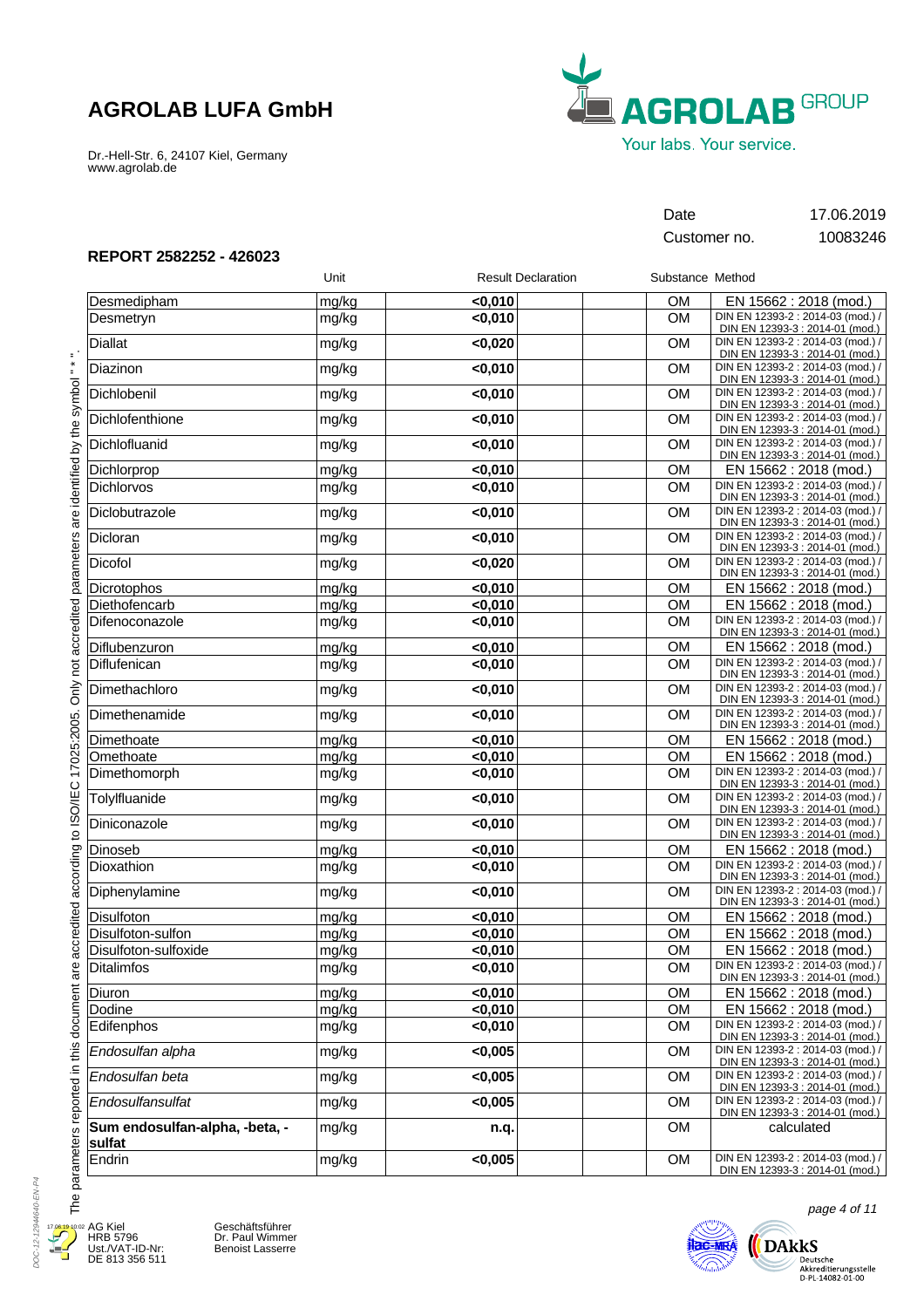Dr.-Hell-Str. 6, 24107 Kiel, Germany www.agrolab.de



Customer no. 10083246

Date 17.06.2019

### **REPORT 2582252 - 426023**

|                        | Unit  | <b>Result Declaration</b> | Substance Method |                                                                      |
|------------------------|-------|---------------------------|------------------|----------------------------------------------------------------------|
| <b>EPN</b>             | mg/kg | < 0,010                   | <b>OM</b>        | DIN EN 12393-2 : 2014-03 (mod.) /<br>DIN EN 12393-3 : 2014-01 (mod.) |
| Ethiofencarb           | mg/kg | < 0.010                   | <b>OM</b>        | EN 15662: 2018 (mod.)                                                |
| Ethiofencarb-sulfon    | mg/kg | $0,010$                   | <b>OM</b>        | EN 15662 : 2018 (mod.)                                               |
| Ethiofencarb-sulfoxide | mg/kg | $0,010$                   | <b>OM</b>        | EN 15662 : 2018 (mod.)                                               |
| Ethion                 | mg/kg | $0,010$                   | <b>OM</b>        | DIN EN 12393-2 : 2014-03 (mod.) /<br>DIN EN 12393-3 : 2014-01 (mod.) |
| Ethoprophos            | mg/kg | $0,010$                   | <b>OM</b>        | DIN EN 12393-2 : 2014-03 (mod.) /<br>DIN EN 12393-3 : 2014-01 (mod.) |
| Etrimfos               | mg/kg | < 0,010                   | <b>OM</b>        | DIN EN 12393-2 : 2014-03 (mod.) /<br>DIN EN 12393-3 : 2014-01 (mod.) |
| Famoxadone             | mg/kg | $0,010$                   | <b>OM</b>        | DIN EN 12393-2 : 2014-03 (mod.) /<br>DIN EN 12393-3 : 2014-01 (mod.) |
| Famphur                | mg/kg | < 0,010                   | <b>OM</b>        | DIN EN 12393-2 : 2014-03 (mod.) /<br>DIN EN 12393-3 : 2014-01 (mod.) |
| Fenarimole             | mg/kg | $0,010$                   | <b>OM</b>        | DIN EN 12393-2 : 2014-03 (mod.) /<br>DIN EN 12393-3 : 2014-01 (mod.) |
| Fenchlorphos           | mg/kg | < 0,010                   | <b>OM</b>        | DIN EN 12393-2 : 2014-03 (mod.) /<br>DIN EN 12393-3 : 2014-01 (mod.) |
| Fenhexamid             | mg/kg | $0,010$                   | <b>OM</b>        | DIN EN 12393-2 : 2014-03 (mod.) /<br>DIN EN 12393-3 : 2014-01 (mod.) |
| Fenitrothion           | mg/kg | $0,010$                   | <b>OM</b>        | DIN EN 12393-2 : 2014-03 (mod.) /<br>DIN EN 12393-3 : 2014-01 (mod.) |
| Fenoxaprop-P-ethyle    | mg/kg | $0,010$                   | <b>OM</b>        | EN 15662 : 2018 (mod.)                                               |
| Fenoxycarb             | mg/kg | $0,010$                   | <b>OM</b>        | EN 15662 : 2018 (mod.)                                               |
| Fenpropathrine         | mg/kg | < 0,010                   | <b>OM</b>        | DIN EN 12393-2 : 2014-03 (mod.) /<br>DIN EN 12393-3 : 2014-01 (mod.) |
| Fenpropidin            | mg/kg | $0,010$                   | <b>OM</b>        | EN 15662 : 2018 (mod.)                                               |
| Fenpropimorph          | mg/kg | $0,010$                   | <b>OM</b>        | DIN EN 12393-2 : 2014-03 (mod.) /<br>DIN EN 12393-3 : 2014-01 (mod.) |
| Fenthion               | mg/kg | < 0,010                   | <b>OM</b>        | EN 15662 : 2018 (mod.)                                               |
| Fenvalerate            | mg/kg | $0,010$                   | <b>OM</b>        | DIN EN 12393-2 : 2014-03 (mod.) /<br>DIN EN 12393-3 : 2014-01 (mod.) |
| Fipronil               | mg/kg | <0,002                    | <b>OM</b>        | EN 15662 : 2018 (mod.)                                               |
| Flazasulfuron          | mg/kg | < 0,010                   | <b>OM</b>        | EN 15662 : 2018 (mod.)                                               |
| Florasulam             | mg/kg | $0,010$                   | <b>OM</b>        | EN 15662 : 2018 (mod.)                                               |
| Fluazifop              | mg/kg | $0,010$                   | <b>OM</b>        | EN 15662 : 2018 (mod.)                                               |
| Fluazifop-butyle       | mg/kg | $0,010$                   | <b>OM</b>        | EN 15662 : 2018 (mod.)                                               |
| Fluazinam              | mg/kg | $0,010$                   | OM               | EN 15662 : 2018 (mod.)                                               |
| Flucythrinat           | mg/kg | $0,010$                   | <b>OM</b>        | DIN EN 12393-2 : 2014-03 (mod.) /<br>DIN EN 12393-3 : 2014-01 (mod.) |
| Fludioxonil            | mg/kg | < 0,010                   | <b>OM</b>        | DIN EN 12393-2 : 2014-03 (mod.) /<br>DIN EN 12393-3 : 2014-01 (mod.) |
| Flufenacet             | mg/kg | $0,010$                   | <b>OM</b>        | DIN EN 12393-2 : 2014-03 (mod.) /<br>DIN EN 12393-3 : 2014-01 (mod.) |
| Flufenoxuron           | mg/kg | < 0,010                   | <b>OM</b>        | EN 15662 : 2018 (mod.)                                               |
| Flusilazole            | mg/kg | $0,010$                   | <b>OM</b>        | DIN EN 12393-2 : 2014-03 (mod.) /<br>DIN EN 12393-3 : 2014-01 (mod.) |
| Flutriafol             | mg/kg | $0,010$                   | OM               | DIN EN 12393-2 : 2014-03 (mod.) /<br>DIN EN 12393-3 : 2014-01 (mod.) |
| Folpet                 | mg/kg | < 0.010                   | <b>OM</b>        | DIN EN 12393-2 : 2014-03 (mod.) /<br>DIN EN 12393-3 : 2014-01 (mod.) |
| Fonofos                | mg/kg | $0,010$                   | <b>OM</b>        | DIN EN 12393-2 : 2014-03 (mod.) /<br>DIN EN 12393-3 : 2014-01 (mod.) |
| Formothion             | mg/kg | $0,010$                   | <b>OM</b>        | DIN EN 12393-2 : 2014-03 (mod.) /<br>DIN EN 12393-3 : 2014-01 (mod.) |
| Furathiocarb           | mg/kg | $0,010$                   | OM               | EN 15662 : 2018 (mod.)                                               |
| Haloxyfop              | mg/kg | $0,010$                   | OM               | EN 15662 : 2018 (mod.)                                               |
| Haloxyfop methyl       | mg/kg | $0,010$                   | <b>OM</b>        | EN 15662 : 2018 (mod.)                                               |
| Haloxyfop-ethoxy-ethyl | mg/kg | $0,010$                   | <b>OM</b>        | EN 15662 : 2018 (mod.)                                               |
| HCH-alpha              | mg/kg | < 0,005                   | <b>OM</b>        | DIN EN 12393-2 : 2014-03 (mod.) /<br>DIN EN 12393-3 : 2014-01 (mod.) |
| <b>HCH-beta</b>        | mg/kg | < 0,005                   | <b>OM</b>        | DIN EN 12393-2 : 2014-03 (mod.) /<br>DIN EN 12393-3 : 2014-01 (mod.) |

DOC-12-12944640-EN-P5 DOC-12-12944640-EN-P5  $17.6$ Æ

۲

AG Kiel HRB 5796 Ust./VAT-ID-Nr: DE 813 356 511





page 5 of 11

 $\bigoplus\limits_{\text{Deutsche } \atop \text{Akkeediterungsstelle } \atop \text{D-PL-14082-01-00}}$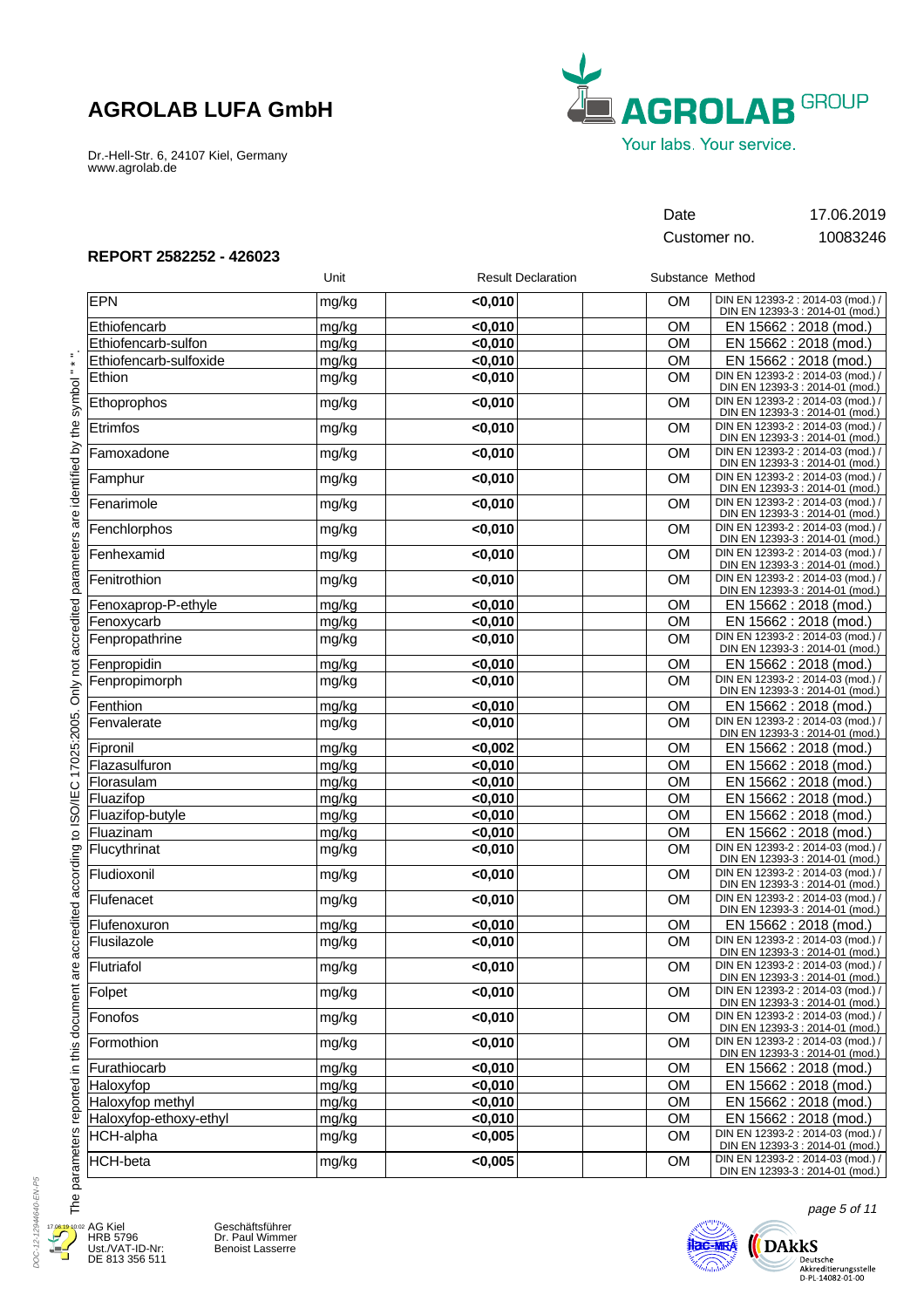Dr.-Hell-Str. 6, 24107 Kiel, Germany www.agrolab.de



Customer no. 10083246

Date 17.06.2019

### **REPORT 2582252 - 426023**

|                                                 | Unit  | <b>Result Declaration</b> | Substance Method |                                                                      |
|-------------------------------------------------|-------|---------------------------|------------------|----------------------------------------------------------------------|
| HCH-delta                                       | mg/kg | < 0,005                   | <b>OM</b>        | DIN EN 12393-2 : 2014-03 (mod.) /<br>DIN EN 12393-3 : 2014-01 (mod.) |
| <b>HCH-epsilon</b>                              | mg/kg | < 0,005                   | <b>OM</b>        | DIN EN 12393-2 : 2014-03 (mod.) /<br>DIN EN 12393-3 : 2014-01 (mod.) |
| Hexachlorobenzene                               | mg/kg | < 0,005                   | <b>OM</b>        | DIN EN 12393-2 : 2014-03 (mod.) /<br>DIN EN 12393-3 : 2014-01 (mod.) |
| HCH-gamma (Lindane)                             | mg/kg | < 0,005                   | <b>OM</b>        | DIN EN 12393-2 : 2014-03 (mod.) /<br>DIN EN 12393-3 : 2014-01 (mod.) |
| Heptachlor                                      | mg/kg | < 0,005                   | <b>OM</b>        | DIN EN 12393-2 : 2014-03 (mod.) /<br>DIN EN 12393-3 : 2014-01 (mod.) |
| Heptachlorepoxide-cis                           | mg/kg | < 0,005                   | <b>OM</b>        | DIN EN 12393-2 : 2014-03 (mod.) /<br>DIN EN 12393-3 : 2014-01 (mod.) |
| Heptachlorepoxide-trans                         | mg/kg | <0,005                    | OM               | DIN EN 12393-2 : 2014-03 (mod.) /<br>DIN EN 12393-3 : 2014-01 (mod.) |
| Sum heptachlor,<br>heptachlorepoxide            | mg/kg | n.q.                      | <b>OM</b>        | calculated                                                           |
| Heptenophos                                     | mg/kg | $0,010$                   | <b>OM</b>        | DIN EN 12393-2 : 2014-03 (mod.) /<br>DIN EN 12393-3 : 2014-01 (mod.) |
| Hexaconazole                                    | mg/kg | <0,010                    | OM               | DIN EN 12393-2 : 2014-03 (mod.) /<br>DIN EN 12393-3 : 2014-01 (mod.) |
| Hexaflumuron                                    | mg/kg | $0,010$                   | <b>OM</b>        | EN 15662 : 2018 (mod.)                                               |
| Hexazinone                                      | mg/kg | $0,010$                   | <b>OM</b>        | DIN EN 12393-2 : 2014-03 (mod.) /<br>DIN EN 12393-3 : 2014-01 (mod.) |
| Imazalil                                        | mg/kg | < 0,010                   | <b>OM</b>        | EN 15662 : 2018 (mod.)                                               |
| Imidacloprid                                    | mg/kg | $0,010$                   | <b>OM</b>        | EN 15662 : 2018 (mod.)                                               |
| lodosulfuron-methyl-sodium                      | mg/kg | < 0,010                   | <b>OM</b>        | EN 15662 : 2018 (mod.)                                               |
| loxynil                                         | mg/kg | <0,010                    | <b>OM</b>        | EN 15662 : 2018 (mod.)                                               |
| Iprodion                                        | mg/kg | $0,010$                   | <b>OM</b>        | DIN EN 12393-2 : 2014-03 (mod.) /<br>DIN EN 12393-3 : 2014-01 (mod.) |
| Iprovalicarb                                    | mg/kg | <0,010                    | <b>OM</b>        | EN 15662 : 2018 (mod.)                                               |
| Isodrin                                         | mg/kg | <0,010                    | OM               | DIN EN 12393-2 : 2014-03 (mod.) /<br>DIN EN 12393-3 : 2014-01 (mod.) |
| Isofenphos                                      | mg/kg | $0,010$                   | <b>OM</b>        | DIN EN 12393-2 : 2014-03 (mod.) /<br>DIN EN 12393-3 : 2014-01 (mod.) |
| Isoproturon                                     | mg/kg | $0,010$                   | <b>OM</b>        | EN 15662 : 2018 (mod.)                                               |
| Isoxaflutole                                    | mg/kg | < 0,010                   | <b>OM</b>        | EN 15662 : 2018 (mod.)                                               |
| Kresoxim-methyl                                 | mg/kg | $0,010$                   | <b>OM</b>        | DIN EN 12393-2 : 2014-03 (mod.) /<br>DIN EN 12393-3 : 2014-01 (mod.) |
| lambda-Cyhalothrine                             | mg/kg | $0,010$                   | <b>OM</b>        | DIN EN 12393-2 : 2014-03 (mod.) /<br>DIN EN 12393-3 : 2014-01 (mod.) |
| Leptophos                                       | mg/kg | <0,010                    | <b>OM</b>        | DIN EN 12393-2 : 2014-03 (mod.) /<br>DIN EN 12393-3 : 2014-01 (mod.) |
| Linuron                                         | mg/kg | $0,010$                   | <b>OM</b>        | EN 15662 : 2018 (mod.)                                               |
| Malaoxon                                        | mg/kg | $0,010$                   | OM               | DIN EN 12393-2 : 2014-03 (mod.) /<br>DIN EN 12393-3 : 2014-01 (mod.) |
| Malathion                                       | mg/kg | $0,010$                   | <b>OM</b>        | DIN EN 12393-2 : 2014-03 (mod.) /<br>DIN EN 12393-3 : 2014-01 (mod.) |
| Sum of malathion and malaoxon                   | mg/kg | n.q.                      | <b>OM</b>        | calculated                                                           |
| <b>MCPA</b>                                     | mg/kg | < 0,010                   | <b>OM</b>        | EN 15662 : 2018 (mod.)                                               |
| MCPB                                            | mg/kg | <0,010                    | OМ               | EN 15662 : 2018 (mod.)                                               |
| Mecarbame                                       | mg/kg | < 0,010                   | <b>OM</b>        | DIN EN 12393-2 : 2014-03 (mod.) /<br>DIN EN 12393-3 : 2014-01 (mod.) |
| Mecoprop                                        | mg/kg | $0,010$                   | <b>OM</b>        | EN 15662 : 2018 (mod.)                                               |
| Mefenpyr-diethyl                                | mg/kg | < 0,010                   | <b>OM</b>        | EN 15662 : 2018 (mod.)                                               |
| Mepanipyrim                                     | mg/kg | < 0,010                   | OM               | EN 15662 : 2018 (mod.)                                               |
| Metalaxyl (Sum of Metalaxyl and<br>Metalaxyl-M) | mg/kg | < 0,010                   | <b>OM</b>        | DIN EN 12393-2 : 2014-03 (mod.) /<br>DIN EN 12393-3 : 2014-01 (mod.) |
| Metamitron                                      | mg/kg | < 0,010                   | OM               | EN 15662 : 2018 (mod.)                                               |
| Metazachlor                                     | mg/kg | < 0,010                   | <b>OM</b>        | DIN EN 12393-2 : 2014-03 (mod.) /<br>DIN EN 12393-3 : 2014-01 (mod.) |
| Metconazole                                     | mg/kg | $0,010$                   | <b>OM</b>        | DIN EN 12393-2 : 2014-03 (mod.) /<br>DIN EN 12393-3 : 2014-01 (mod.) |
| Methabenzthiazuron                              | mg/kg | < 0,010                   | <b>OM</b>        | EN 15662 : 2018 (mod.)                                               |

*m) Due to the disturbing influence of the sample matrix, the limit of detection resp. limit of quantitation was increased.*



Geschäftsführer Dr. Paul Wimmer Benoist Lasserre

**ilac-MRA DARKS** 

page 6 of 11

Deutsche<br>Akkreditierungsstelle<br>D-PL-14082-01-00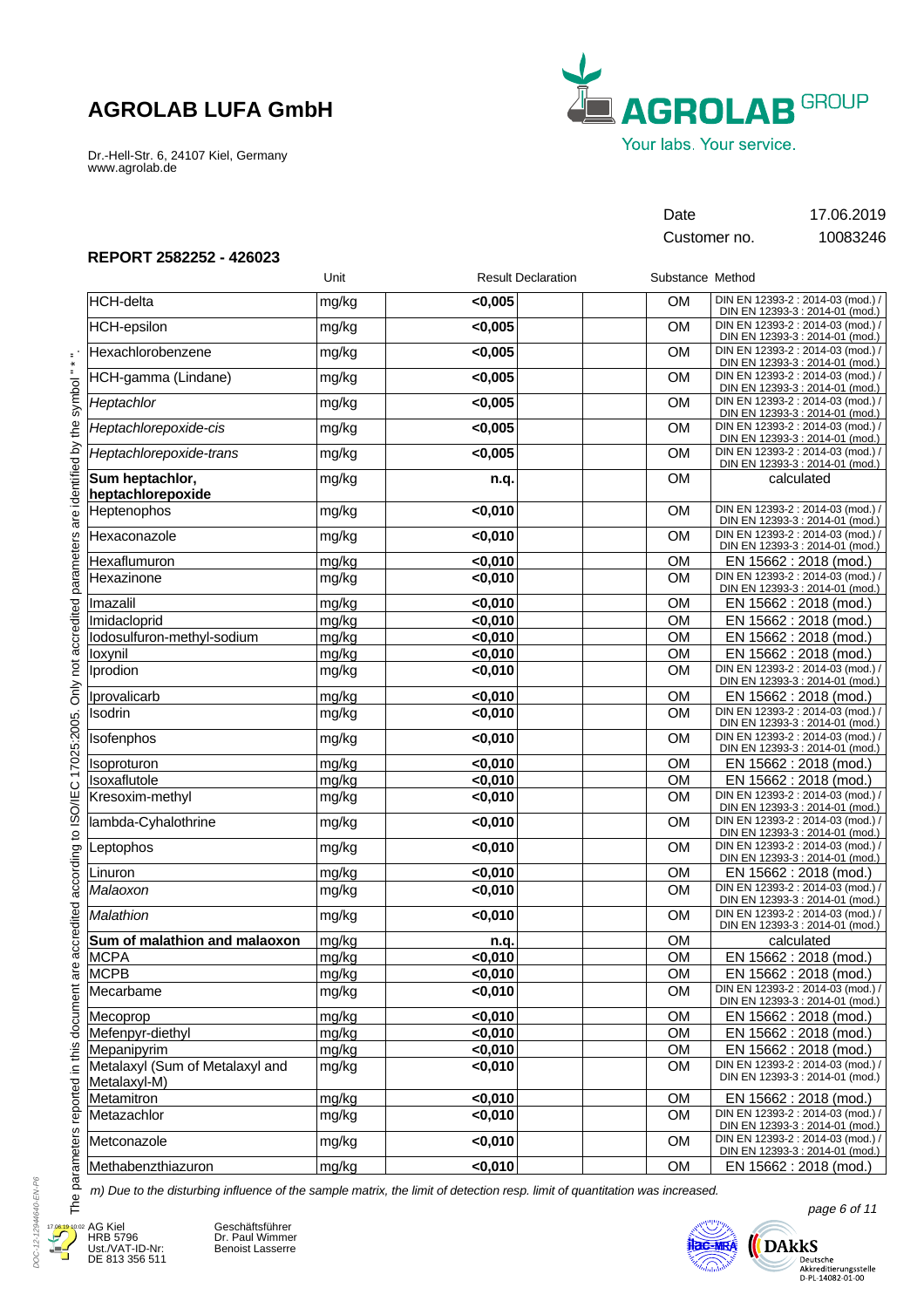Dr.-Hell-Str. 6, 24107 Kiel, Germany www.agrolab.de



Customer no. 10083246

Date 17.06.2019

### **REPORT 2582252 - 426023**

|                                           | Unit  | <b>Result Declaration</b> | Substance Method |                                                                      |
|-------------------------------------------|-------|---------------------------|------------------|----------------------------------------------------------------------|
| Methamidophos                             | mg/kg | < 0,020                   | OM.              | DIN EN 12393-2 : 2014-03 (mod.) /<br>DIN EN 12393-3 : 2014-01 (mod.) |
| Methidathion                              | mg/kg | $0,010$                   | <b>OM</b>        | DIN EN 12393-2 : 2014-03 (mod.) /<br>DIN EN 12393-3 : 2014-01 (mod.) |
| Methiocarb                                | mg/kg | < 0,010                   | <b>OM</b>        | DIN EN 12393-2 : 2014-03 (mod.) /<br>DIN EN 12393-3 : 2014-01 (mod.) |
| Methomyl                                  | mg/kg | < 0,010                   | <b>OM</b>        | EN 15662 : 2018 (mod.)                                               |
| Methoxychlor                              | mg/kg | < 0,005                   | <b>OM</b>        | DIN EN 12393-2 : 2014-03 (mod.) /<br>DIN EN 12393-3 : 2014-01 (mod.) |
| Methoxyfenozide                           | mg/kg | < 0,010                   | <b>OM</b>        | EN 15662 : 2018 (mod.)                                               |
| Metobromuron                              | mg/kg | < 0,010                   | OM               | EN 15662 : 2018 (mod.)                                               |
| Metolachlor                               | mg/kg | $0,010$                   | OM               | DIN EN 12393-2 : 2014-03 (mod.) /<br>DIN EN 12393-3 : 2014-01 (mod.) |
| Metosulam                                 | mg/kg | $0,010$                   | <b>OM</b>        | EN 15662 : 2018 (mod.)                                               |
| Metoxuron                                 | mg/kg | < 0,010                   | OM               | EN 15662 : 2018 (mod.)                                               |
| Metribuzin                                | mg/kg | $0,010$                   | <b>OM</b>        | DIN EN 12393-2 : 2014-03 (mod.) /<br>DIN EN 12393-3 : 2014-01 (mod.) |
| Metsulfurone-methyl                       | mg/kg | $0,010$                   | <b>OM</b>        | EN 15662 : 2018 (mod.)                                               |
| Mevinphos                                 | mg/kg | < 0,010                   | <b>OM</b>        | DIN EN 12393-2 : 2014-03 (mod.) /<br>DIN EN 12393-3 : 2014-01 (mod.) |
| Mirex                                     | mg/kg | < 0,005                   | <b>OM</b>        | DIN EN 12393-2 : 2014-03 (mod.) /<br>DIN EN 12393-3 : 2014-01 (mod.) |
| Monocrotophos                             | mg/kg | < 0,010                   | <b>OM</b>        | EN 15662: 2018 (mod.)                                                |
| Monolinuron                               | mg/kg | < 0,010                   | OM               | EN 15662 : 2018 (mod.)                                               |
| Myclobutanil                              | mg/kg | $0,010$                   | <b>OM</b>        | DIN EN 12393-2 : 2014-03 (mod.) /<br>DIN EN 12393-3 : 2014-01 (mod.) |
| Nicosulfuron                              | mg/kg | $0,010$                   | <b>OM</b>        | EN 15662 : 2018 (mod.)                                               |
| Nitrofen                                  | mg/kg | < 0,005                   | <b>OM</b>        | DIN EN 12393-2 : 2014-03 (mod.) /<br>DIN EN 12393-3 : 2014-01 (mod.) |
| Nitrothal-isopropyle                      | mg/kg | < 0,010                   | <b>OM</b>        | DIN EN 12393-2 : 2014-03 (mod.) /<br>DIN EN 12393-3 : 2014-01 (mod.) |
| Oxadixyle                                 | mg/kg | $0,010$                   | OM               | DIN EN 12393-2 : 2014-03 (mod.) /<br>DIN EN 12393-3 : 2014-01 (mod.) |
| Oxamyl                                    | mg/kg | $0,010$                   | <b>OM</b>        | EN 15662 : 2018 (mod.)                                               |
| Paclobutrazol                             | mg/kg | $0,010$                   | <b>OM</b>        | DIN EN 12393-2 : 2014-03 (mod.) /<br>DIN EN 12393-3 : 2014-01 (mod.) |
| Paraoxon-ethyle                           | mg/kg | < 0,010                   | <b>OM</b>        | DIN EN 12393-2 : 2014-03 (mod.) /<br>DIN EN 12393-3 : 2014-01 (mod.) |
| Paraoxon-methyl                           | mg/kg | $0,010$                   | <b>OM</b>        | DIN EN 12393-2 : 2014-03 (mod.) /<br>DIN EN 12393-3 : 2014-01 (mod.) |
| Parathion-methyl                          | mg/kg | < 0,010                   | <b>OM</b>        | DIN EN 12393-2 : 2014-03 (mod.) /<br>DIN EN 12393-3 : 2014-01 (mod.) |
| Parathion-ethyl                           | mg/kg | $0,010$                   | <b>OM</b>        | DIN EN 12393-2 : 2014-03 (mod.) /<br>DIN EN 12393-3 : 2014-01 (mod.) |
| Penconazol                                | mg/kg | $0,010$                   | <b>OM</b>        | DIN EN 12393-2 : 2014-03 (mod.) /<br>DIN EN 12393-3 : 2014-01 (mod.) |
| Pencycuron                                | mg/kg | $0,010$                   | <b>OM</b>        | EN 15662 : 2018 (mod.)                                               |
| Pendimethalin                             | mg/kg | < 0,010                   | <b>OM</b>        | DIN EN 12393-2 : 2014-03 (mod.) /<br>DIN EN 12393-3 : 2014-01 (mod.) |
| Pentachloro-aniline                       | mg/kg | <0,010                    | OM               | DIN EN 12393-2 : 2014-03 (mod.) /<br>DIN EN 12393-3 : 2014-01 (mod.) |
| Quintozene                                | mg/kg | < 0.005                   | <b>OM</b>        | DIN EN 12393-2 : 2014-03 (mod.) /<br>DIN EN 12393-3 : 2014-01 (mod.) |
| Sum quintozene and<br>pentachloro-aniline | mg/kg | n.q.                      | <b>OM</b>        | calculated                                                           |
| Pentachlorobenzene                        | mg/kg | < 0,005                   | <b>OM</b>        | DIN EN 12393-2 : 2014-03 (mod.) /                                    |
| Permethrin                                | mg/kg | $0,010$                   | <b>OM</b>        | DIN EN 12393-3 : 2014-01 (mod.)<br>DIN EN 12393-2 : 2014-03 (mod.) / |
| Phenmedipham                              | mg/kg | < 0,010                   | <b>OM</b>        | DIN EN 12393-3 : 2014-01 (mod.)<br>EN 15662 : 2018 (mod.)            |
| Phorate                                   | mg/kg | <0,01                     | <b>OM</b>        | EN 15662 : 2018 (mod.)                                               |
| Phosalone                                 | mg/kg | < 0,010                   | <b>OM</b>        | DIN EN 12393-2 : 2014-03 (mod.) /<br>DIN EN 12393-3 : 2014-01 (mod.) |
| Phosmet                                   | mg/kg | $0,010$                   | <b>OM</b>        | DIN EN 12393-2 : 2014-03 (mod.) /<br>DIN EN 12393-3 : 2014-01 (mod.) |



€

AG Kiel HRB 5796 Ust./VAT-ID-Nr: DE 813 356 511 Geschäftsführer Dr. Paul Wimmer Benoist Lasserre



page 7 of 11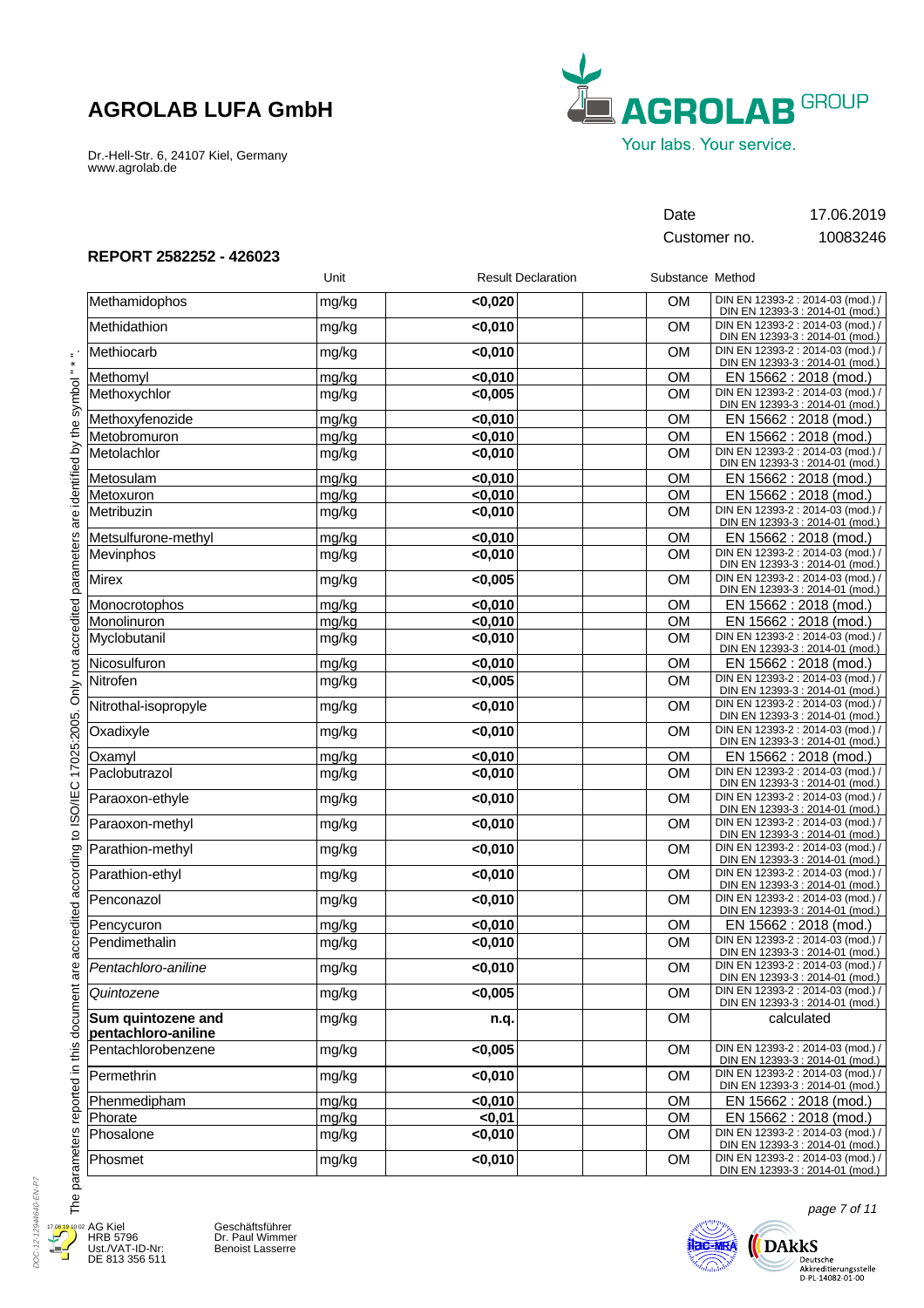Dr.-Hell-Str. 6, 24107 Kiel, Germany www.agrolab.de



Customer no. 10083246

Date 17.06.2019

**REPORT 2582252 - 426023**

|                               | Unit  | <b>Result Declaration</b> | Substance Method |                                                                      |
|-------------------------------|-------|---------------------------|------------------|----------------------------------------------------------------------|
| Phosphamidon                  | mg/kg | < 0.010                   | <b>OM</b>        | DIN EN 12393-2 : 2014-03 (mod.) /<br>DIN EN 12393-3 : 2014-01 (mod.) |
| Piperonylbutoxide             | mg/kg | $0,010$                   | <b>OM</b>        | DIN EN 12393-2 : 2014-03 (mod.) /<br>DIN EN 12393-3 : 2014-01 (mod.) |
| Piperophos                    | mg/kg | < 0,010                   | <b>OM</b>        | DIN EN 12393-2 : 2014-03 (mod.) /<br>DIN EN 12393-3 : 2014-01 (mod.) |
| Pirimicarb                    | mg/kg | $0,010$                   | OM               | DIN EN 12393-2 : 2014-03 (mod.) /<br>DIN EN 12393-3 : 2014-01 (mod.) |
| Pirimiphos-ethyl              | mg/kg | $0,010$                   | <b>OM</b>        | DIN EN 12393-2 : 2014-03 (mod.) /<br>DIN EN 12393-3 : 2014-01 (mod.) |
| Pirimiphos-methyl             | mg/kg | $0,010$                   | <b>OM</b>        | DIN EN 12393-2 : 2014-03 (mod.) /<br>DIN EN 12393-3 : 2014-01 (mod.) |
| Pirimisulfuron-methyle        | mg/kg | < 0,010                   | <b>OM</b>        | EN 15662 : 2018 (mod.)                                               |
| Prochloraz                    | mg/kg | < 0,010                   | OM               | EN 15662 : 2018 (mod.)                                               |
| Procymidone                   | mg/kg | $0,010$                   | <b>OM</b>        | DIN EN 12393-2 : 2014-03 (mod.) /<br>DIN EN 12393-3 : 2014-01 (mod.) |
| Profenofos                    | mg/kg | $0,010$                   | OM               | DIN EN 12393-2 : 2014-03 (mod.) /<br>DIN EN 12393-3 : 2014-01 (mod.) |
| Prometryn                     | mg/kg | $0,010$                   | <b>OM</b>        | DIN EN 12393-2 : 2014-03 (mod.) /<br>DIN EN 12393-3 : 2014-01 (mod.) |
| Propachlor                    | mg/kg | $0,010$                   | <b>OM</b>        | DIN EN 12393-2 : 2014-03 (mod.) /<br>DIN EN 12393-3 : 2014-01 (mod.) |
| Propamocarb                   | mg/kg | $0,010$                   | <b>OM</b>        | EN 15662 : 2018 (mod.)                                               |
| Propaquizafop                 | mg/kg | < 0,010                   | <b>OM</b>        | EN 15662 : 2018 (mod.)                                               |
| Propargite                    | mg/kg | < 0,020                   | <b>OM</b>        | DIN EN 12393-2 : 2014-03 (mod.) /<br>DIN EN 12393-3 : 2014-01 (mod.) |
| Propazine                     | mg/kg | $0,010$                   | OM               | DIN EN 12393-2 : 2014-03 (mod.) /<br>DIN EN 12393-3 : 2014-01 (mod.) |
| Propetamphos                  | mg/kg | $0,010$                   | <b>OM</b>        | DIN EN 12393-2 : 2014-03 (mod.) /<br>DIN EN 12393-3 : 2014-01 (mod.) |
| Propham                       | mg/kg | $0,010$                   | <b>OM</b>        | DIN EN 12393-2 : 2014-03 (mod.) /<br>DIN EN 12393-3 : 2014-01 (mod.) |
| Propiconazole                 | mg/kg | < 0,010                   | <b>OM</b>        | DIN EN 12393-2 : 2014-03 (mod.) /<br>DIN EN 12393-3 : 2014-01 (mod.) |
| Propoxur                      | mg/kg | $0,010$                   | <b>OM</b>        | DIN EN 12393-2 : 2014-03 (mod.) /<br>DIN EN 12393-3 : 2014-01 (mod.) |
| Propoxycarbazone              | mg/kg | $0,010$                   | <b>OM</b>        | EN 15662 : 2018 (mod.)                                               |
| Propyzamide                   | mg/kg | $0,010$                   | <b>OM</b>        | DIN EN 12393-2 : 2014-03 (mod.) /<br>DIN EN 12393-3 : 2014-01 (mod.) |
| Prosulfocarb                  | mg/kg | $0,010$                   | <b>OM</b>        | DIN EN 12393-2 : 2014-03 (mod.) /<br>DIN EN 12393-3 : 2014-01 (mod.) |
| Prosulfuron                   | mg/kg | $0,010$                   | <b>OM</b>        | EN 15662 : 2018 (mod.)                                               |
| Prothiophos                   | mg/kg | $0,010$                   | <b>OM</b>        | DIN EN 12393-2 : 2014-03 (mod.) /<br>DIN EN 12393-3 : 2014-01 (mod.) |
| Pymetrozine                   | mg/kg | < 0.010                   | <b>OM</b>        | EN 15662 : 2018 (mod.)                                               |
| Pyrazophos                    | mg/kg | $0,010$                   | <b>OM</b>        | DIN EN 12393-2 : 2014-03 (mod.) /<br>DIN EN 12393-3 : 2014-01 (mod.) |
| Pyrethrins                    | mg/kg | < 0,020                   | <b>OM</b>        | DIN EN 12393-2 : 2014-03 (mod.) /<br>DIN EN 12393-3 : 2014-01 (mod.) |
| Pyridate                      | mg/kg | < 0.010                   | <b>OM</b>        | EN 15662 : 2018 (mod.)                                               |
| Pyridaphenthion               | mg/kg | <0,010                    | OM               | DIN EN 12393-2 : 2014-03 (mod.) /<br>DIN EN 12393-3 : 2014-01 (mod.) |
| Pyrifenox                     | mg/kg | < 0,010                   | <b>OM</b>        | DIN EN 12393-2 : 2014-03 (mod.) /<br>DIN EN 12393-3 : 2014-01 (mod.) |
| Pyrimethanile                 | mg/kg | $0,010$                   | <b>OM</b>        | DIN EN 12393-2 : 2014-03 (mod.) /<br>DIN EN 12393-3 : 2014-01 (mod.) |
| Quinalphos                    | mg/kg | $0,010$                   | <b>OM</b>        | DIN EN 12393-2 : 2014-03 (mod.) /<br>DIN EN 12393-3 : 2014-01 (mod.) |
| Quinmerac                     | mg/kg | $0,010$                   | <b>OM</b>        | EN 15662 : 2018 (mod.)                                               |
| Quizalofop, incl. quizalfop-P | mg/kg | < 0,010                   | OM               | EN 15662 : 2018 (mod.)                                               |
| Resmethrine                   | mg/kg | $0,010$                   | <b>OM</b>        | DIN EN 12393-2 : 2014-03 (mod.) /<br>DIN EN 12393-3 : 2014-01 (mod.) |
| Rimsulfuron                   | mg/kg | < 0,010                   | OM               | EN 15662 : 2018 (mod.)                                               |
| Rotenone                      | mg/kg | < 0,010                   | OM               | EN 15662 : 2018 (mod.)                                               |
| Silthiofam                    | mg/kg | $0,010$                   | OM               | DIN EN 12393-2 : 2014-03 (mod.) /<br>DIN EN 12393-3 : 2014-01 (mod.) |



۲

AG Kiel HRB 5796 Ust./VAT-ID-Nr: DE 813 356 511

Geschäftsführer Dr. Paul Wimmer Benoist Lasserre



page 8 of 11

 $\bigoplus\limits_{\text{Deutsche } \atop \text{Akkeediterungsstelle } \atop \text{D-PL-14082-01-00}}$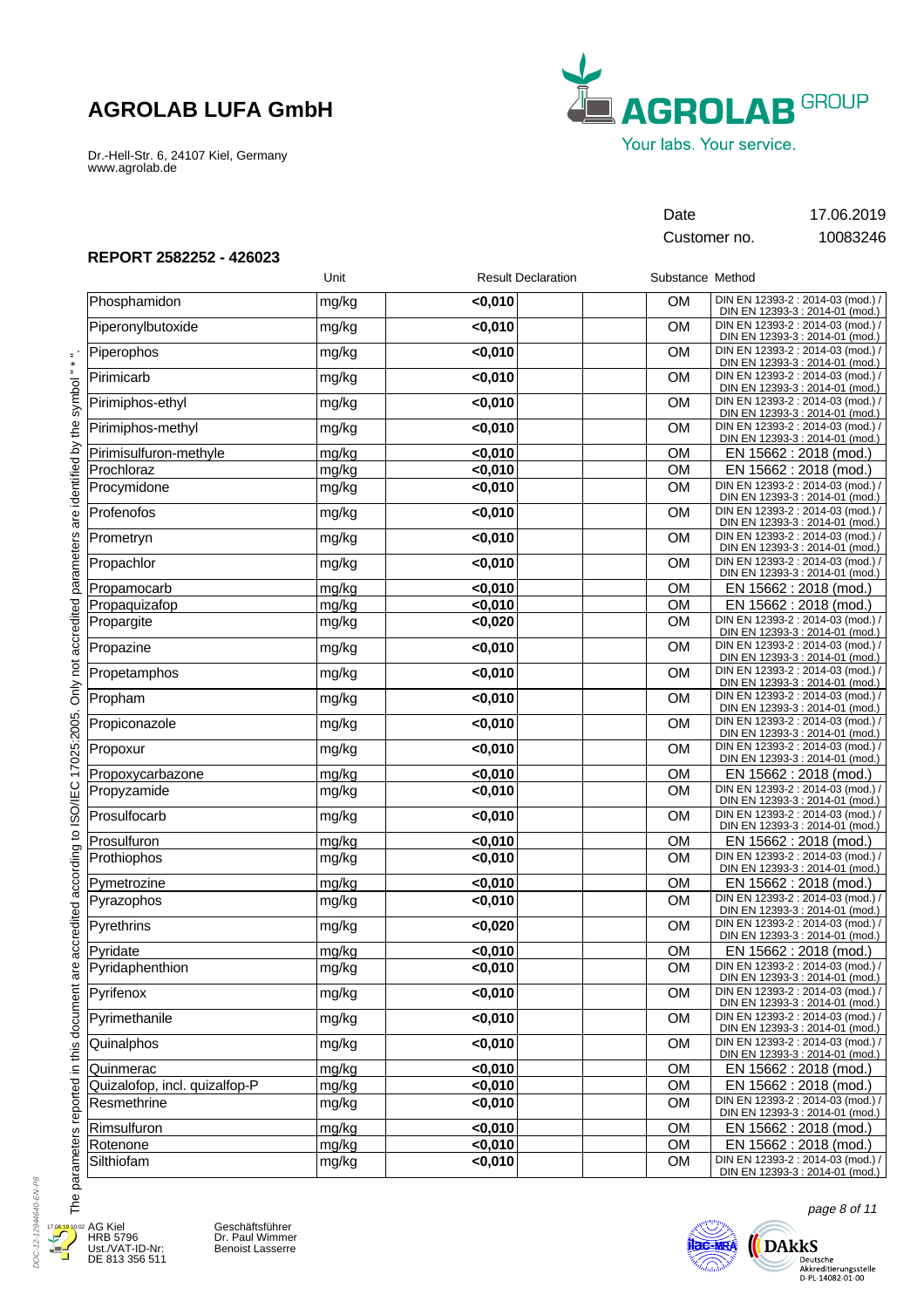Dr.-Hell-Str. 6, 24107 Kiel, Germany www.agrolab.de



Customer no. 10083246

Date 17.06.2019

### **REPORT 2582252 - 426023**

|                        | Unit  | <b>Result Declaration</b> | Substance Method |                                                                      |
|------------------------|-------|---------------------------|------------------|----------------------------------------------------------------------|
| Simazin                | mg/kg | < 0,010                   | <b>OM</b>        | DIN EN 12393-2 : 2014-03 (mod.) /<br>DIN EN 12393-3 : 2014-01 (mod.) |
| Spinosad               | mg/kg | < 0,010                   | <b>OM</b>        | EN 15662 : 2018 (mod.)                                               |
| Spiroxamine            | mg/kg | < 0,010                   | <b>OM</b>        | EN 15662 : 2018 (mod.)                                               |
| Sulcotrione            | mg/kg | < 0.010                   | <b>OM</b>        | EN 15662 : 2018 (mod.)                                               |
| Sulfotep               | mg/kg | $0,010$                   | <b>OM</b>        | DIN EN 12393-2 : 2014-03 (mod.) /<br>DIN EN 12393-3 : 2014-01 (mod.) |
| tau-Fluvalinate        | mg/kg | < 0,010                   | <b>OM</b>        | DIN EN 12393-2 : 2014-03 (mod.) /<br>DIN EN 12393-3 : 2014-01 (mod.) |
| Tebuconazole           | mg/kg | $0,010$                   | <b>OM</b>        | DIN EN 12393-2 : 2014-03 (mod.) /<br>DIN EN 12393-3 : 2014-01 (mod.) |
| Tebufenozide           | mg/kg | < 0,010                   | <b>OM</b>        | EN 15662 : 2018 (mod.)                                               |
| Tebufenpyrad           | mg/kg | < 0,010                   | <b>OM</b>        | DIN EN 12393-2 : 2014-03 (mod.) /<br>DIN EN 12393-3 : 2014-01 (mod.) |
| Tecnazene              | mg/kg | < 0,005                   | <b>OM</b>        | DIN EN 12393-2 : 2014-03 (mod.) /<br>DIN EN 12393-3 : 2014-01 (mod.) |
| Teflubenzuron          | mg/kg | < 0,010                   | <b>OM</b>        | EN 15662 : 2018 (mod.)                                               |
| <b>Tefluthrine</b>     | mg/kg | < 0,010                   | <b>OM</b>        | DIN EN 12393-2 : 2014-03 (mod.) /<br>DIN EN 12393-3 : 2014-01 (mod.) |
| <b>Terbufos</b>        | mg/kg | < 0,010                   | <b>OM</b>        | DIN EN 12393-2 : 2014-03 (mod.) /<br>DIN EN 12393-3 : 2014-01 (mod.) |
| Terbutryne             | mg/kg | $0,010$                   | <b>OM</b>        | DIN EN 12393-2 : 2014-03 (mod.)<br>DIN EN 12393-3 : 2014-01 (mod.)   |
| Terbutylazine          | mg/kg | < 0,010                   | <b>OM</b>        | DIN EN 12393-2 : 2014-03 (mod.) /<br>DIN EN 12393-3 : 2014-01 (mod.) |
| Tetrachlorvinphos      | mg/kg | < 0,010                   | <b>OM</b>        | DIN EN 12393-2 : 2014-03 (mod.) /<br>DIN EN 12393-3 : 2014-01 (mod.) |
| Tetradifon             | mg/kg | < 0,005                   | <b>OM</b>        | DIN EN 12393-2 : 2014-03 (mod.) /<br>DIN EN 12393-3 : 2014-01 (mod.) |
| Tetramethrine          | mg/kg | < 0,010                   | <b>OM</b>        | DIN EN 12393-2 : 2014-03 (mod.) /<br>DIN EN 12393-3 : 2014-01 (mod.) |
| Thiabendazole          | mg/kg | < 0,010                   | <b>OM</b>        | EN 15662: 2018 (mod.)                                                |
| Thiacloprid            | mg/kg | < 0,010                   | OM               | EN 15662 : 2018 (mod.)                                               |
| Thiamethoxam           | mg/kg | $0,010$                   | OM               | EN 15662 : 2018 (mod.)                                               |
| Thifensulfurone-methyl | mg/kg | $0,010$                   | <b>OM</b>        | EN 15662 : 2018 (mod.)                                               |
| Thiodicarb             | mg/kg | < 0,010                   | <b>OM</b>        | EN 15662 : 2018 (mod.)                                               |
| Thiofanox              | mg/kg | < 0,010                   | <b>OM</b>        | EN 15662 : 2018 (mod.)                                               |
| Thiofanox-sulfon       | mg/kg | < 0,010                   | <b>OM</b>        | EN 15662 : 2018 (mod.)                                               |
| Thiofanox-sulfoxide    | mg/kg | $0,010$                   | OM               | EN 15662 : 2018 (mod.)                                               |
| Thiometon              | mg/kg | < 0,010                   | <b>OM</b>        | DIN EN 12393-2 : 2014-03 (mod.) /<br>DIN EN 12393-3 : 2014-01 (mod.) |
| Thiophanat-methyl      | mg/kg | < 0,010                   | <b>OM</b>        | EN 15662 : 2018 (mod.)                                               |
| Tolclofos-methyl       | mg/kg | < 0,010                   | <b>OM</b>        | DIN EN 12393-2 : 2014-03 (mod.) /<br>DIN EN 12393-3 : 2014-01 (mod.) |
| trans-Nonachlor        | mg/kg | $0,010$                   | <b>OM</b>        | DIN EN 12393-2 : 2014-03 (mod.) /<br>DIN EN 12393-3 : 2014-01 (mod.) |
| Triadimefon            | mg/kg | < 0,010                   | <b>OM</b>        | DIN EN 12393-2 : 2014-03 (mod.) /<br>DIN EN 12393-3 : 2014-01 (mod.) |
| Triadimenol            | mg/kg | < 0,010                   | OM               | DIN EN 12393-2 : 2014-03 (mod.) /<br>DIN EN 12393-3 : 2014-01 (mod.) |
| Triallate              | mg/kg | < 0.010                   | <b>OM</b>        | DIN EN 12393-2 : 2014-03 (mod.) /<br>DIN EN 12393-3 : 2014-01 (mod.) |
| Triasulfuron           | mg/kg | < 0,010                   | <b>OM</b>        | EN 15662 : 2018 (mod.)                                               |
| Triazophos             | mg/kg | < 0,010                   | <b>OM</b>        | DIN EN 12393-2 : 2014-03 (mod.) /<br>DIN EN 12393-3 : 2014-01 (mod.) |
| Trichlorfon            | mg/kg | < 0,010                   | <b>OM</b>        | DIN EN 12393-2 : 2014-03 (mod.) /<br>DIN EN 12393-3 : 2014-01 (mod.) |
| Trichloronate          | mg/kg | < 0,010                   | <b>OM</b>        | DIN EN 12393-2 : 2014-03 (mod.) /<br>DIN EN 12393-3 : 2014-01 (mod.) |
| Tricyclazole           | mg/kg | < 0,010                   | <b>OM</b>        | EN 15662 : 2018 (mod.)                                               |
| Trifluralin            | mg/kg | $0,010$                   | <b>OM</b>        | DIN EN 12393-2 : 2014-03 (mod.) /<br>DIN EN 12393-3 : 2014-01 (mod.) |
| Triflusulfuron-methyl  | mg/kg | $0,010$                   | OM               | EN 15662 : 2018 (mod.)                                               |
| Triforine              | mg/kg | < 0,010                   | OM               | EN 15662: 2018 (mod.)                                                |
| Trinexapac-ethyl       | mg/kg | < 0,010                   | OM               | EN 15662 : 2018 (mod.)                                               |

DOC-12-12944640-EN-P9 DOC-12-12944640-EN-P9  $17.0<sup>6</sup>$ Æ

E

AG Kiel HRB 5796 Ust./VAT-ID-Nr: DE 813 356 511

Geschäftsführer Dr. Paul Wimmer Benoist Lasserre



page 9 of 11

 $\bigoplus\limits_{\text{Deutsche } \atop \text{Akkeediterungstelle } \atop \text{D-PL-14082-01-00}}\hspace{-10pt} \underbrace{\text{Deutsch}}_{\text{D-PL-14082-01-00}}$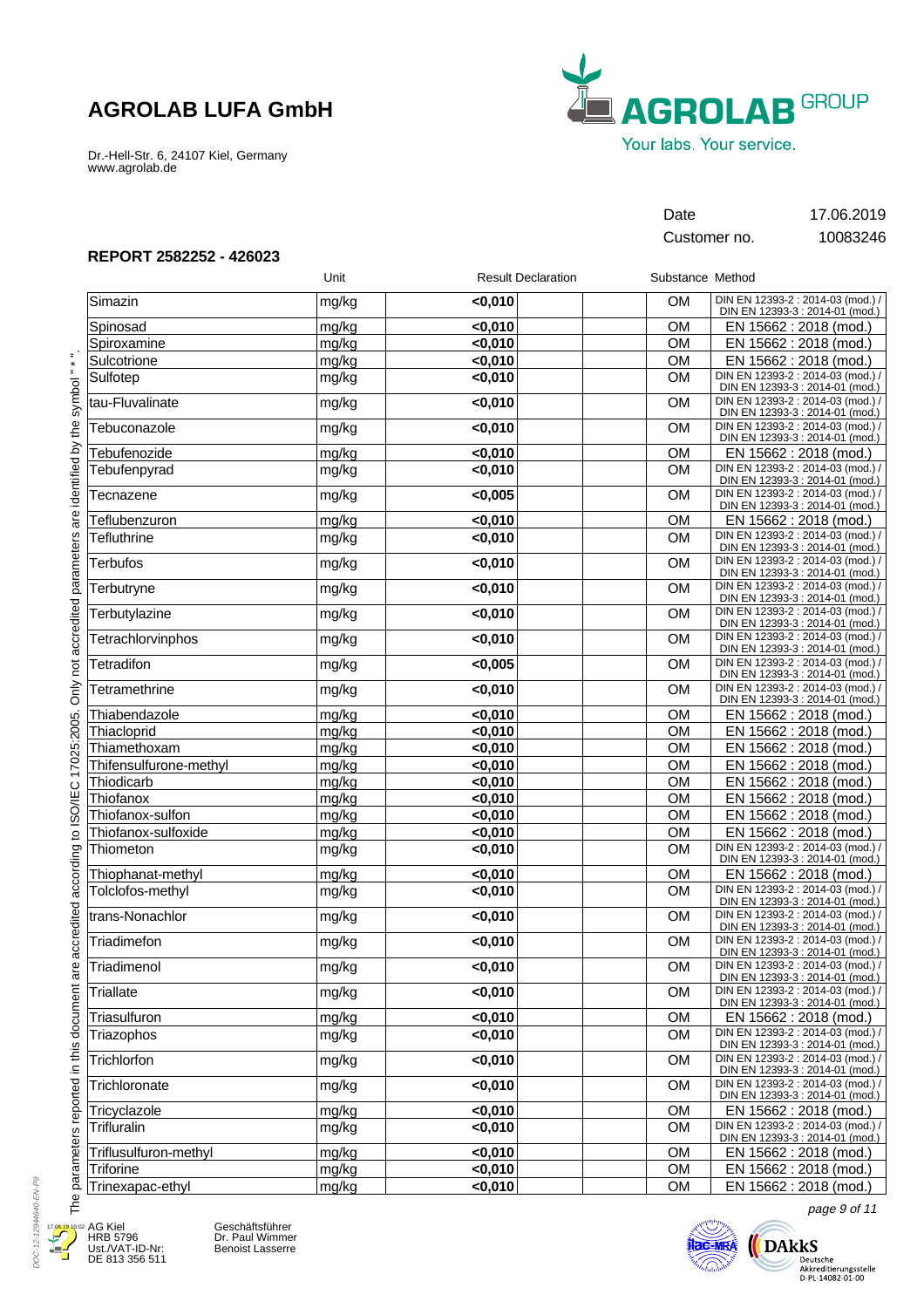Dr.-Hell-Str. 6, 24107 Kiel, Germany www.agrolab.de



| Date         | 17.06.2019 |
|--------------|------------|
| Customer no. | 10083246   |

### **REPORT 2582252 - 426023**

|                                                                                                                                                                                                                                                                                                                                                                                                                                                                                                                                                                                                                                                                                                                                                                                                                                                                                                                                                                                                                                                                                                                                                                                                                                                                                                                                                                                                                                                                                                                                                                                                                                                                                                                                                                                                                                                                     |                                                                                                                                                                                                                                                                                                                                                                                                                                                                                                                                                                                                                                                                                                                                                                                                                                                                                                                                                                                                                                                                                                                                                                                                                                                                                                                                                                                                                                                                                                                                                                                                                                                                                                                                                                                                                                                                                                                                                                                                                                                                                                                                                                                                                                                                                                                                                                                                                                                                                                                                                                                                                         | Unit  | <b>Result Declaration</b> | Substance Method |                                   |
|---------------------------------------------------------------------------------------------------------------------------------------------------------------------------------------------------------------------------------------------------------------------------------------------------------------------------------------------------------------------------------------------------------------------------------------------------------------------------------------------------------------------------------------------------------------------------------------------------------------------------------------------------------------------------------------------------------------------------------------------------------------------------------------------------------------------------------------------------------------------------------------------------------------------------------------------------------------------------------------------------------------------------------------------------------------------------------------------------------------------------------------------------------------------------------------------------------------------------------------------------------------------------------------------------------------------------------------------------------------------------------------------------------------------------------------------------------------------------------------------------------------------------------------------------------------------------------------------------------------------------------------------------------------------------------------------------------------------------------------------------------------------------------------------------------------------------------------------------------------------|-------------------------------------------------------------------------------------------------------------------------------------------------------------------------------------------------------------------------------------------------------------------------------------------------------------------------------------------------------------------------------------------------------------------------------------------------------------------------------------------------------------------------------------------------------------------------------------------------------------------------------------------------------------------------------------------------------------------------------------------------------------------------------------------------------------------------------------------------------------------------------------------------------------------------------------------------------------------------------------------------------------------------------------------------------------------------------------------------------------------------------------------------------------------------------------------------------------------------------------------------------------------------------------------------------------------------------------------------------------------------------------------------------------------------------------------------------------------------------------------------------------------------------------------------------------------------------------------------------------------------------------------------------------------------------------------------------------------------------------------------------------------------------------------------------------------------------------------------------------------------------------------------------------------------------------------------------------------------------------------------------------------------------------------------------------------------------------------------------------------------------------------------------------------------------------------------------------------------------------------------------------------------------------------------------------------------------------------------------------------------------------------------------------------------------------------------------------------------------------------------------------------------------------------------------------------------------------------------------------------------|-------|---------------------------|------------------|-----------------------------------|
|                                                                                                                                                                                                                                                                                                                                                                                                                                                                                                                                                                                                                                                                                                                                                                                                                                                                                                                                                                                                                                                                                                                                                                                                                                                                                                                                                                                                                                                                                                                                                                                                                                                                                                                                                                                                                                                                     | Vamidothion                                                                                                                                                                                                                                                                                                                                                                                                                                                                                                                                                                                                                                                                                                                                                                                                                                                                                                                                                                                                                                                                                                                                                                                                                                                                                                                                                                                                                                                                                                                                                                                                                                                                                                                                                                                                                                                                                                                                                                                                                                                                                                                                                                                                                                                                                                                                                                                                                                                                                                                                                                                                             | mg/kg | < 0,010                   | OМ               | EN 15662 : 2018 (mod.)            |
|                                                                                                                                                                                                                                                                                                                                                                                                                                                                                                                                                                                                                                                                                                                                                                                                                                                                                                                                                                                                                                                                                                                                                                                                                                                                                                                                                                                                                                                                                                                                                                                                                                                                                                                                                                                                                                                                     | Vinclozolin                                                                                                                                                                                                                                                                                                                                                                                                                                                                                                                                                                                                                                                                                                                                                                                                                                                                                                                                                                                                                                                                                                                                                                                                                                                                                                                                                                                                                                                                                                                                                                                                                                                                                                                                                                                                                                                                                                                                                                                                                                                                                                                                                                                                                                                                                                                                                                                                                                                                                                                                                                                                             | mg/kg | < 0,010                   | <b>OM</b>        | DIN EN 12393-2 : 2014-03 (mod.) / |
| $\equiv$<br>"lodmys<br>identified by the<br>are<br>not accredited parameters<br>Only<br>17025:2005.<br>ccredited according to ISO/IEC<br>σ<br><b>n</b><br>$\bar{\sigma}$                                                                                                                                                                                                                                                                                                                                                                                                                                                                                                                                                                                                                                                                                                                                                                                                                                                                                                                                                                                                                                                                                                                                                                                                                                                                                                                                                                                                                                                                                                                                                                                                                                                                                            | Explanation: "<" or "n.q." represent the fact that the concentration of the analyte is below the limit of quantification (LOQ).<br>Explanation: $OM = on$ original matter; $DM = on$ dry matter base<br>Remark to 2,4-D: Sum of 2,4-D, its salts, its esters and its conjugates, expressed as 2,4-D. (The quantitative determination was carried<br>out after hydrolysis as a total acid.)<br>Remark to 2,4-DB: Sum of 2,4-DB, its salts, its esters and its conjugates, expressed as 2,4-DB (R). (The quantitative determination was<br>carried out after hydrolysis as a total acid.)<br>Remark to Sum aldrin, dieldrin: Aldrin and dieldrin combined expressed as dieldrin (F).<br>Remark to Benalaxyl: Benalaxyl including other mixtures of constituent isomers including benalaxyl-M (sum of isomers).<br>Remark to Bifenthrin: Sum of isomers (F).<br>Remark to Bromoxynil: Bromoxynil and its salts, expressed as bromoxynil.<br>Remark to Sum carbendazim/benomyl: Sum of benomyl and carbendazim expressed as carbendazim (R).<br>Remark to Sum Chlordane: Sum of cis-Chlordane und trans-Chlordane (F)(R).<br>Remark to Cyfluthrin: Cyfluthrin including other mixtures of constituent isomers (sum of isomers) (F).<br>Remark to Cypermethrin: Cypermethrin including other mixtures of constituent isomers (sum of isomers) (F).<br>Remark to Sum DDT-isomers: Sum of p,p'-DDT, o,p'-DDT, p-p'-DDE and p,p'-TDE (DDD) expressed as DDT (F).<br>Remark to Dichlorprop: Sum of dichlorprop (including dichlorprop-P), its salts, esters and conjugates, expressed as dichlorprop. (The<br>quantitative determination was carried out after hydrolysis as a total acid.)<br>Remark to Dicofol: Sum of p, p' and o,p' isomers (F).<br>Remark to Dimethenamid: Dimethenamid including other mixtures of constituent isomers including dimethenamid-P (sum of isomers).<br>Remark to Dimethomorph: Sum of isomers.<br>Remark to Diniconazole: Sum of isomers.<br>Remark to Sum endosulfan-alpha, -beta, -sulphate: Sum of alpha- and beta-isomers and endosulfan-sulphate expresses as endosulfan<br>$(F)$ .<br>Remark to Fenpropidin: Sum of fenpropidin and its salts, expressed as fenpropidin (R) (A).<br>Remark to Fenpropimorph: Sum of isomers (F) (R).<br>Remark to Fenvalerate: Any ratio of constituent isomers (RR, SS, RS & SR) including esfenvalerate (F) (R).<br>Remark to Fluazifop: Fluazifop-P (sum of all the constituent isomers of fluazifop, its esters and its conjugates, expressed as<br>hydrolysis as a total acid.)<br>(sum of isomers).<br>Remark to Metconazol: Sum of isomers (F). |       |                           |                  | DIN EN 12393-3 : 2014-01 (mod.)   |
| fluazifop). (The quantitative determination was carried out after hydrolysis as a total acid.)<br>Remark to Fluazifop-butyle: The quantitative determination was carried out after hydrolysis as a total acid.<br>Remark to Haloxyfop:Sum of haloxyfop, its esters, salts and conjugates expressed as haloxyfop (sum of the R- and S- isomers at any<br>ratio) (F) (R). (The quantitative determination was carried out after hydrolysis as a total acid.)<br>Remark to Haloxyfop-methyl: The quantitative determination was carried out after hydrolysis as a total acid.<br>Remark to Haloxyfop-ethoxy-ethyl: The quantitative determination was carried out after hydrolysis as a total acid.<br>Remark to HCH-alpha: Hexachlorocyclohexane (HCH), alpha-isomer (F).<br>Remark to HCH-beta: Hexachlorocyclohexane (HCH), beta-isomer (F).<br>Remark to HCH-gamma (Lindane): Lindane (Gamma-isomer of hexachlorocyclohexane (HCH)) (F).<br>Remark to Sum heptachlor, heptachlorepoxide: Sum of heptachlor and heptachlor epoxide expressed as heptachlor (F).<br>Remark to lodosulfuron-methyl-sodium: Sum of iodosulfuron-methyl and its salts, expressed as iodosulfuron-methyl.<br>Remark to loxynil: Sum of loxynil, its salts and its esters, expressed as ioxynil (F). (The quantitative determination was carried out after<br>Remark to Sum malathion and malaoxon: Sum of malathion and malaoxon expressed as malathion.<br>Remark to MCPA: The quantitative determination was carried out after hydrolysis as a total acid.<br>Remark to MCPB: The quantitative determination was carried out after hydrolysis as a total acid.<br>Remark to Mecoprop: Sum of mecoprop-p and mecoprop expressed as mecoprop.<br>Remark to Metalaxyl (Sum of metalaxyl and metalaxyl-M): Metalaxyl including other mixtures of constituent isomers including metalaxyl-M |                                                                                                                                                                                                                                                                                                                                                                                                                                                                                                                                                                                                                                                                                                                                                                                                                                                                                                                                                                                                                                                                                                                                                                                                                                                                                                                                                                                                                                                                                                                                                                                                                                                                                                                                                                                                                                                                                                                                                                                                                                                                                                                                                                                                                                                                                                                                                                                                                                                                                                                                                                                                                         |       |                           |                  |                                   |
| document<br>Remark to Metolachlor: Metolachlor including other mixtures of constituent isomers including S-metolachlor (sum of isomers).<br>Remark to Mevinphos: Sum of E- and Z-isomers.<br>$\overline{\text{in}}$ this<br>Remark to Sum quintozene and pentachloro-aniline: Sum of quintozene and pentachloro-aniline expressed as quintozene (F).<br>Remark to Permethrin: Sum of isomers (F).<br>Remark to Propamocarb: Sum of propamocarb and its salts, expressed as propamocarb (R).<br>The parameters reported<br>Remark to Propiconazol: Sum of the isomers (F).<br>Remark to Resmethrin: Resmethrin including other mixtures of consituent isomers (sum of isomers) (F).<br>Remark to Spinosad: Spinosad, sum of spinosyn A and spinosyn D (F).<br>Remark to Spiroxamine: Sum of isomers (A) (R).                                                                                                                                                                                                                                                                                                                                                                                                                                                                                                                                                                                                                                                                                                                                                                                                                                                                                                                                                                                                                                                         |                                                                                                                                                                                                                                                                                                                                                                                                                                                                                                                                                                                                                                                                                                                                                                                                                                                                                                                                                                                                                                                                                                                                                                                                                                                                                                                                                                                                                                                                                                                                                                                                                                                                                                                                                                                                                                                                                                                                                                                                                                                                                                                                                                                                                                                                                                                                                                                                                                                                                                                                                                                                                         |       |                           |                  |                                   |
|                                                                                                                                                                                                                                                                                                                                                                                                                                                                                                                                                                                                                                                                                                                                                                                                                                                                                                                                                                                                                                                                                                                                                                                                                                                                                                                                                                                                                                                                                                                                                                                                                                                                                                                                                                                                                                                                     |                                                                                                                                                                                                                                                                                                                                                                                                                                                                                                                                                                                                                                                                                                                                                                                                                                                                                                                                                                                                                                                                                                                                                                                                                                                                                                                                                                                                                                                                                                                                                                                                                                                                                                                                                                                                                                                                                                                                                                                                                                                                                                                                                                                                                                                                                                                                                                                                                                                                                                                                                                                                                         |       |                           |                  | page 10 of 11                     |



DOC-12-12944640-EN-P10

DOC-12-12944640-EN-P10

Geschäftsführer Dr. Paul Wimmer Benoist Lasserre